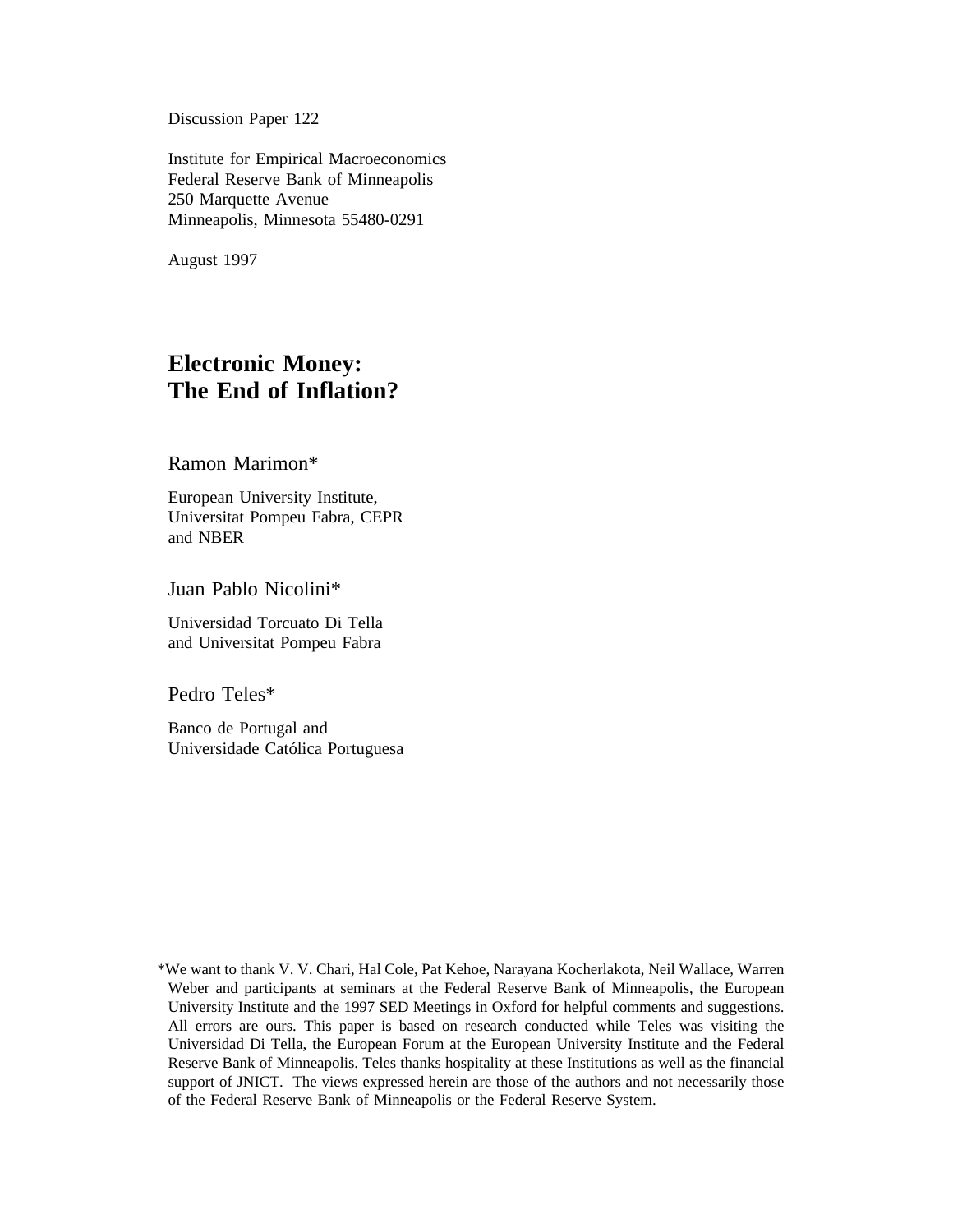## ABSTRACT

We study economies where government currency and electronic money, drawn from interest bearing deposits in private financial intermediary institutions, are full substitutes. We analyze the impact of competition on policy outcomes under different assumptions regarding: the objectives of the central bank, the ability of the monetary authorities to commit to future policies, and the legal restrictions—in the form of reserve requirements—on financial intermediaries. Electronic money competition can discipline a revenue maximizing government and result in lower equilibrium inflation rates, even when there is imperfect commitment. The efficient Friedman rule policy, of zero nominal interest rates, is only implemented if the government maximizes households preferences, in which case, electronic money competition may either have no role, or weaken the incentive effects of the "reputational mechanism." We also show how an independent choice of the reserve requirements can be an effective policy rule to enhance the disciplinary role of electronic money competition.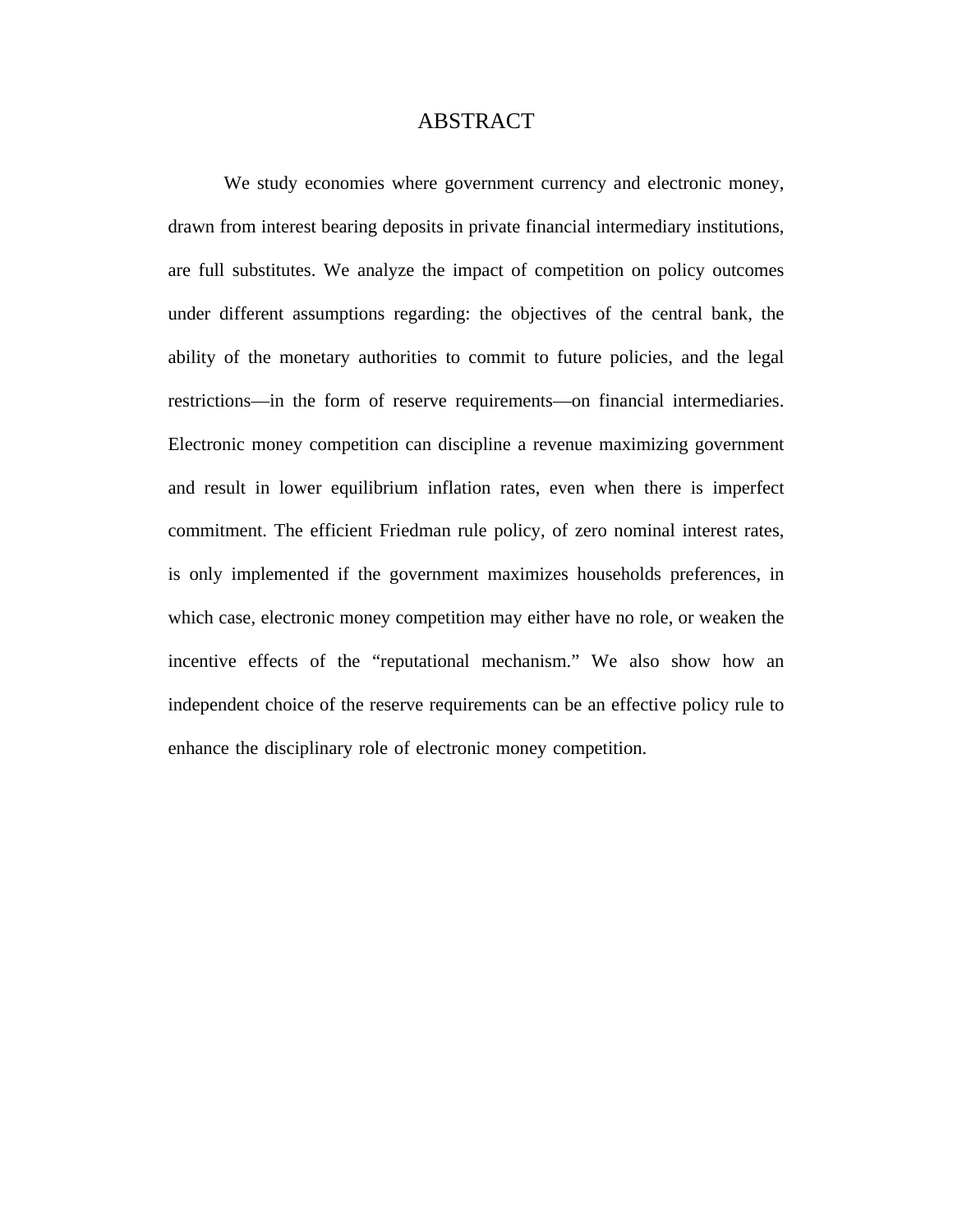### Introduction 1

Most developed countries have experienced a drastic reduction of inflation rates in the last quarter of this century, from the double digit numbers of the mid-seventies to the very low  $-say$ , below 2.5% numbers at the end of the nineties. High inflation episodes seem to be problems of the past, as if society had become immune to the disease. This success in curbing down inflation has been usually attributed to a better monetary policy management. In particular, the major discipline, in terms of monetary policy of more independent central banks and, in the case of the European Union, the design and willingness to comply with the Maastricht Treaty have received most of the credit. But not only policies and institutions have changed in this period, payments systems have gone through a major transformation. In particular, electronic payments have risen in most developed countries and are expected to rise even more in the future. For example, Humphrey *et al.* (1996) find that "in all (fourteen) developed countries but the United States, electronic payments have been either the sole or the primary reason for the 34 percent rise in total non-cash payments between 1987 and 1993" (p. 935)<sup>1</sup>.

Maybe the predominant view among academic (and central bank) economists is right, and clever policy and institutional design have created the right incentives to discipline the monetary authorities as to achieve price stability. But maybe, the right incentives have been created by the wide spread development and use of cash substitutes. Who deserves most credit? Our aim in this paper is not to elucidate this; although an implication of the paper will be that the role of electronic money in curbing down inflation probably has been undervalued.

Our aim is to study whether electronic money competition  $\sim$ or, more generally, competition from interest-bearing inside monies— enhances price stability. In particular, we study the relation between competition and policy outcomes under different assumptions regarding: the objectives of the central bank, the ability of the monetary authorities to commit to future policies, and the legal restrictions –in the form of reserve requirements– on financial intermediaries. The central contribution of this paper is to show how these

<sup>&</sup>lt;sup>1</sup>The US is the exception because a larger fraction of non-cash transactions are paper transactions. As it will become clear, however, our definition of "electronic money" is fairly broad and encompasses most non-credit, non-cash, forms of payment, such as most Bank cards, debit cards, smart cards, etc.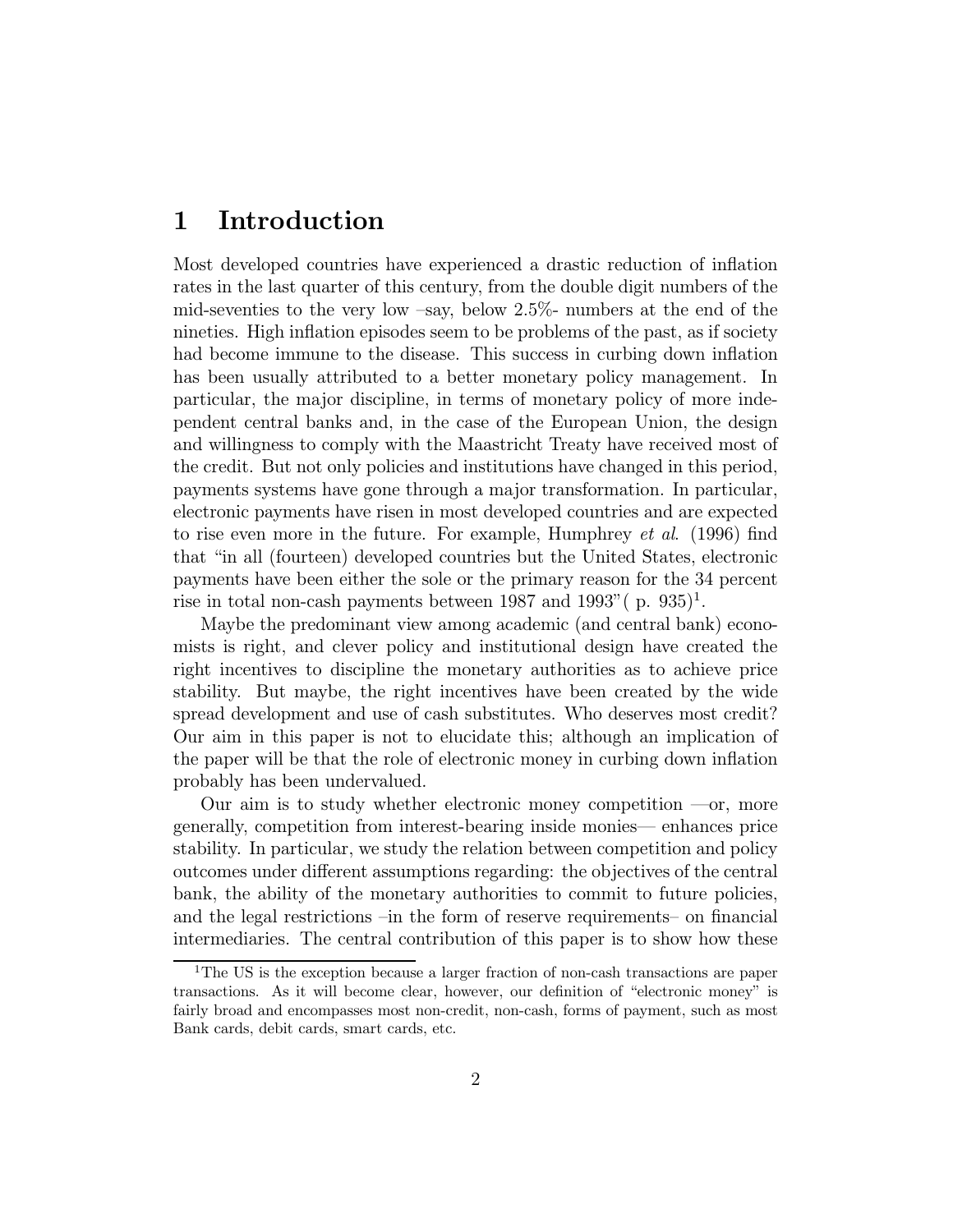differences affect the way in which electronic money competition disciplines monetary authorities.

Although ours is a theoretical exploration it also relates to common everyday experience. Cash cards are now a generalized means of payments in most developed countries. The purchases using these cards are immediately deducted from a bank account. The seller receives the amount at the end of the month and pays a small commission to the card issuer  $(1\% \text{ or smaller})$ . The bank accounts on which the cash cards are issued typically pay interest. We call these deposits, electronic money. From the point of view of the buyer using electronic money is equivalent to using a checking book. The fact that electronic money is interest bearing distinguishes it from currency. Currency by its very nature cannot pay nominal interest. Instead, electronic money can pay nominal interest on the average balance at a very small cost. In this sense the electronic money can dominate currency. For the seller this card means that he will be reimbursed. Only a very small fraction of transactions cannot be performed with these cards and these are the transactions in very small amounts. So one could say that currency and the deposits on which the cards are issued are very close substitutes in transactions. In other words, technological change is blurring the distinction between different components of M1 (and among components of broader monetary aggregates).

The close substitutability of cash cards with currency makes this world with electronic money resemble a free banking world, i. e., the historical episodes of relatively unrestricted banking systems, as the "Free Banking" Era" in the United States  $(1837-63)$ , Scotland  $(1716-1844)$ , New England  $(1820-1860)$ , Canada  $(1817-1914)$  and other historical experiences. In most cases, these episodes preceded the introduction of *legal restrictions* preventing the currency competition of privately issued bank notes <sup>2</sup>. In other words, one can see the financial history of currency supply as a process that in many countries went first through a process of *laissez-faire*, in which the supply of currency resembled that of other services, to become a -possibly, the most-regulated service: with, in particular, the state monopolization of currency supply, together with legal (e.g., regulations of financial intermediaries) and technological (e.g., the cost of small denomination transactions)

 ${}^{2}$ See Schuler (1992) for an account of historical episodes of free banking. See also Dowd (1992) and, in particular, the scholarly editorial work of White (1993) for a broad perspective of the literature on free banking; to which one must necessarily add the writings of Hayek (1974) and (1978).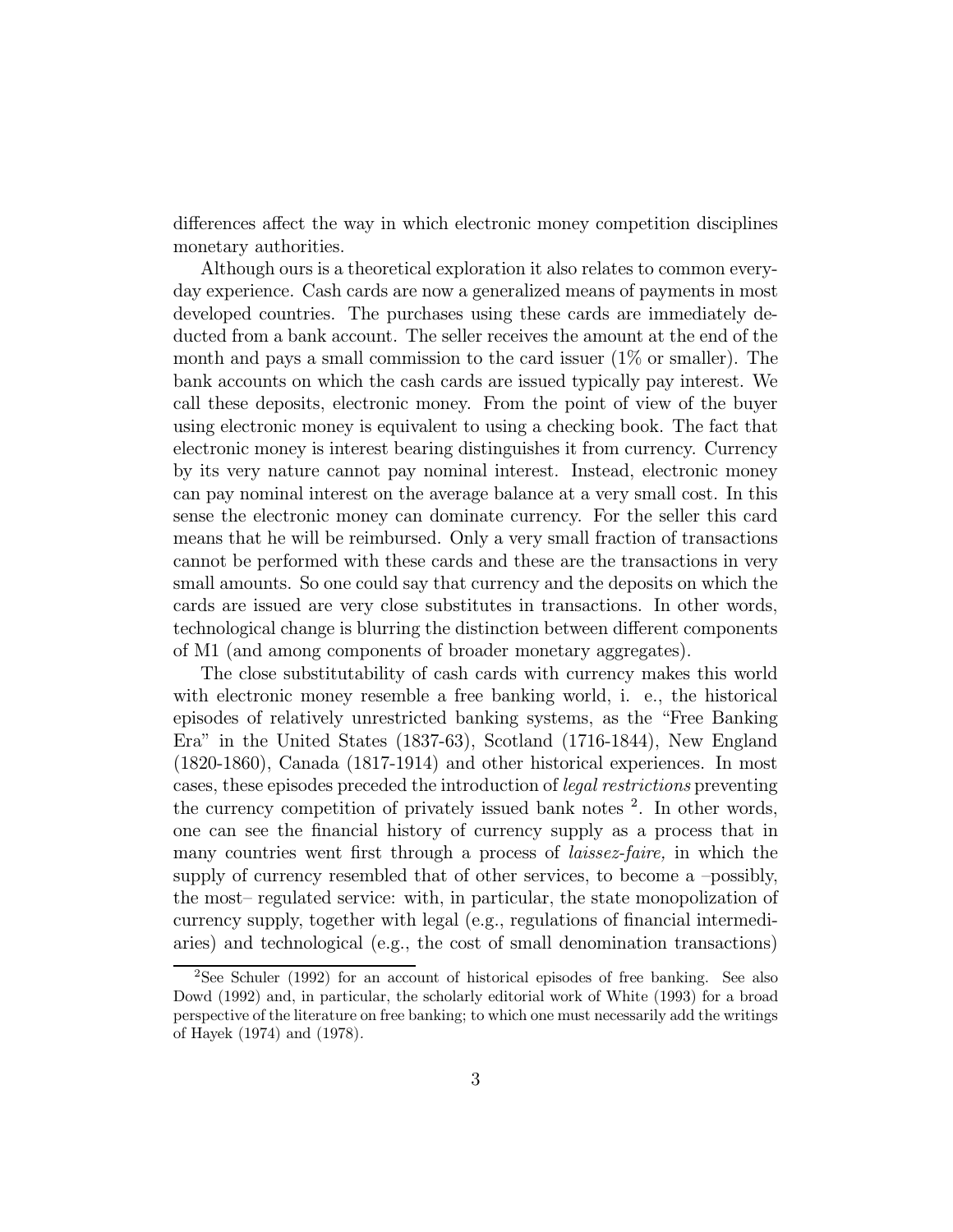restrictions that prevented the circulation of interest-bearing assets as means of exchange. Supposedly, these regulations were to overcome instability problems often associated with the free banking era. But, high inflation episodes showed that regulation was no guarantee for price stability. More recently, in many countries steps have been taken to change the procedures by which monetary policy is conducted (e.g., independence of central banks) and to liberalize financial services. But, more than to a pursuit of *laissez-faire*, the rise in electronic money is due to a technological change (not suppressed by regulations) which makes it possible for households and firms to consolidate their cash and deposits portfolios.

Parallel (sometimes ahead, often behind) to these historical transformations of payment systems, there has been a long academic debate on how monetary policy should be conducted and, in particular, on the role of currency competition. The debate goes back to Adam Smith and Sir James Stuart, whose views were shaped by the concurrent "free banking" experience of Scottish banks (Checkland, 1975). Such debate has seen many supporters of free competition making an exception when it comes to money (as Friedman, 1959). For a long time, fervent supporters of free currency competition seemed to preach in isolation (notably, Hayek (1974 and 1978); also Rockoff, 1975). More recently, there has been a reappraisal of the selfregulating properties of free banking<sup>3</sup>. In spite of its many ramifications, at the roots of the debate there have been two classical arguments:  $i$  "money" is a natural monopoly", and  $ii$  "money is a service that, as other services, can be more efficiently allocated with free competition". Most of the recent empirical and theoretical reappraisal has undermined the first view, but this by no means implies the success of the second view.

The standard "currency competition" view –as, for example, has been expressed by Hayek- is based on a "Bertrand competition" argument, according to which competition will drive the price (return) of money to its marginal cost (costs of setting up the system being sunk). That is, an "optimal monetary policy" can be the result of competition, more than of a monopolistic policy. In other words, the argument is the same as the one used to priva-

<sup>&</sup>lt;sup>3</sup>See, for example, Calomiris and Kahn (1996), Dowd (1992), King (1983), Rolnick and Weber (1983), Selgin (1987), Selgin & White (1987), Vaubel (1985), and, more generally, White (1993). Another example of "reappraisal" has been the modified view of Friedman regarding the role of central banks as monopolistic suppliers (see Friedman and Schwartz, 1986).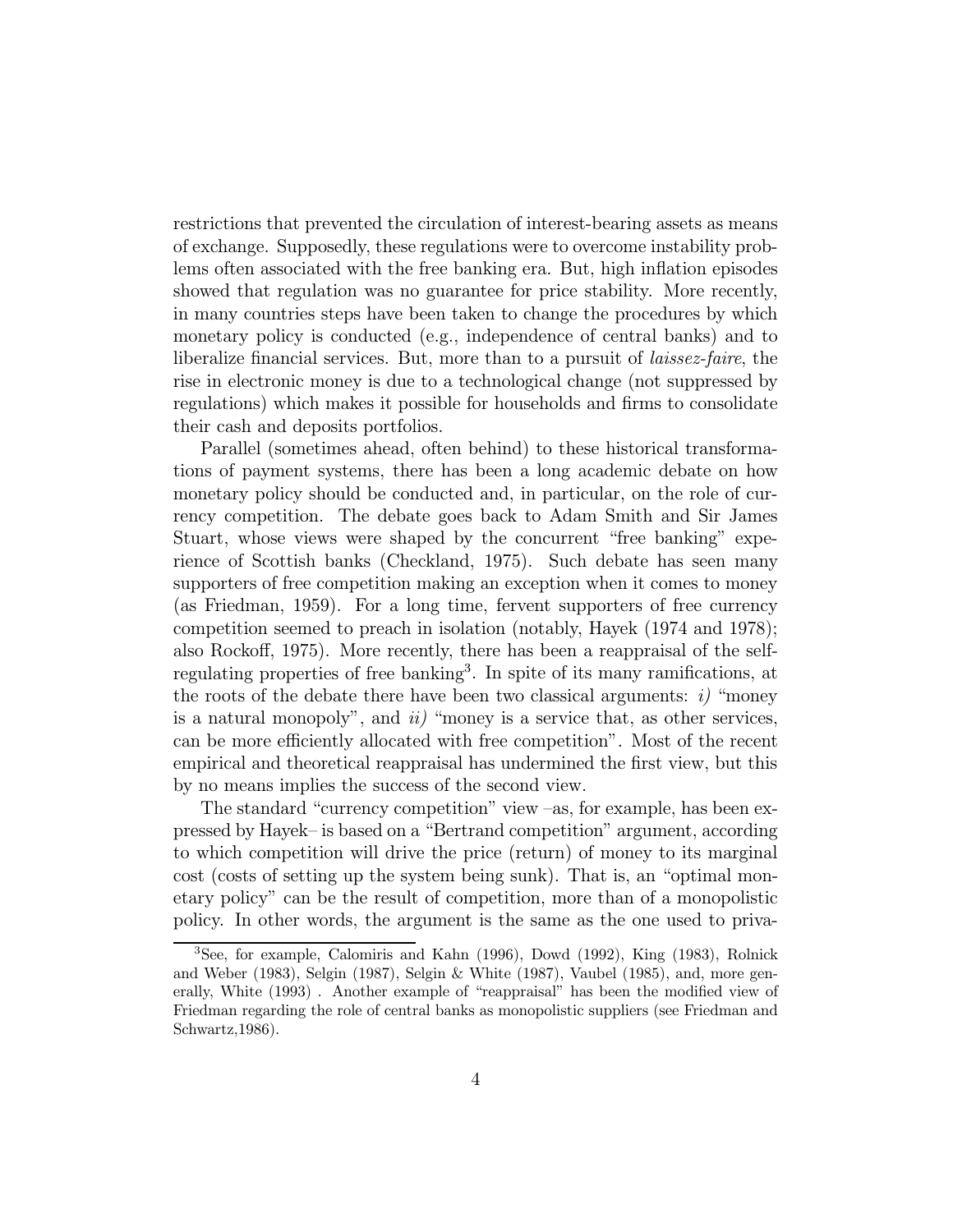tize many sectors (electricity, railroads, etc.) that had also gone through the process of "starting private" and later being protected as "natural monopolies," by, recently, being opened to market competition. Should money follow the same path? There are, however, two flaws on this "Bertrand competition" argument, when applied to fiat money. First, that while competition may reduce inflation (we see below, in which sense), it may not be enough as to achieve an efficient outcome. In particular, it may not be enough as to implement the Friedman rule of zero nominal interest rates, which requires transfers to private agents. Second, if suppliers of currency can not commit to their future actions, then competition may loose its bite. The reason being that while currencies compete on their promised rates of return, once agents hold a particular currency there may be an incentive for the issuer to inflate the price of goods of the corresponding currency, reducing this way the outstanding liabilities. That is, the currency supplier has an incentive to default on the promise made while competing with other currencies.

The *time-inconsistency* problem in implementing monetary policies, is well understood, what is less clear is whether competition can help to overcome this problem (or whether it may even worsen it). In other words, the role of competition can not be analyzed independently from the commitment problem<sup>45</sup>. While now we start to understand how policies can be designed in environments without full commitment (see, for example, Chang (1996), Chari & Kehoe (1990), Ireland (1994), Stokey, 1991), with  $-\text{in part}-\text{the ex-}$ ception of Taub (1985) the "currency competition" argument has abstracted from the reputational problem<sup>6</sup>. This is the central theme of this paper.

We focus on a world with a central bank that monopolizes the supply of cash and private financial intermediaries that provide "electronic money," not only for its practical relevance, but also because it has a distinct feature: only the central bank can manipulate the price level. In contrast, in a world

<sup>&</sup>lt;sup>4</sup>It should be noticed that both problems arise from the sequential nature of policy decisions. The parallel with Industrial Organization regulation problems should also be clear: it is very different to compete in an auction for the rights to provide a future stream of services at an (enforceable) price, than to compete for the rights to provide the service and to set future prices.

 ${}^{5}$ In a tax competition framework, Kehoe (1989) shows that, when capital is allocated to the different countries after the savings decision, but before the government decision on taxes, then competition can still reduce the tax rates.

 ${}^6A$  shortcoming that had not been unnoticed (see, for example, Hellwig (1985)).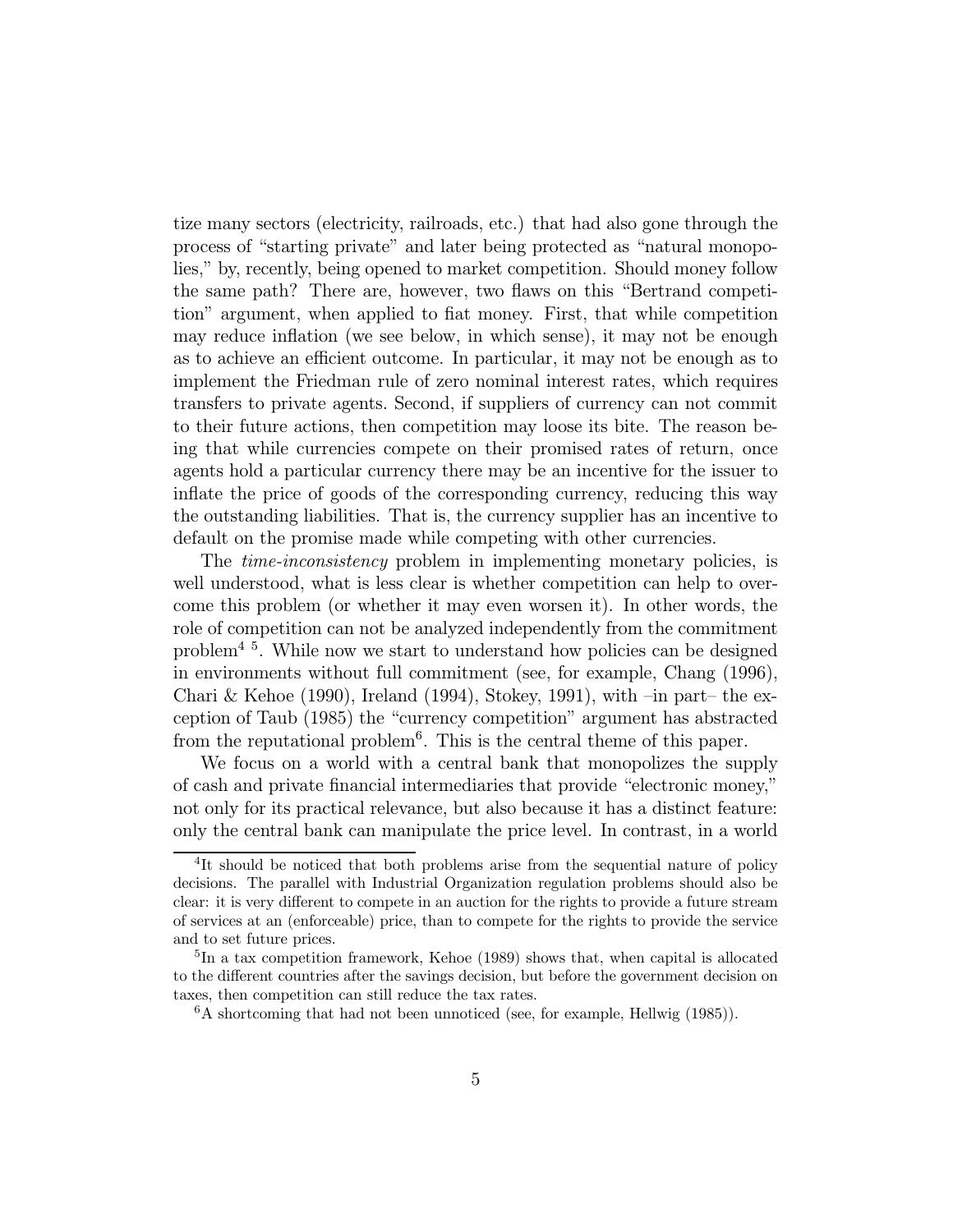of competing currencies, suppliers can affect their own distinct prices. That is, when government currency circulates, our economies resemble those of "free banking with a distinct base money," as envisioned, for example, by Becker  $(1956)$ ; (see also White  $(1993)$ , v.III, Part I). On the other hand, when electronic money dominates government currency (or when, as a result of government's default on promised policies, agents decide to only use electronic money), then our cashless economies resemble those of "competitive" payments systems without base money", as envisioned, for example, by Black  $(1970)$ ; (see also White  $(1993)$ , v.III, Part III). Our framework also allows us to study the role of *reserve requirements* as a possible policy instrument affecting the competition between electronic money and government money.

In a follow up paper we will study a world of "competing currencies" in its more strict sense. Such a world is closer to the one studied by Taub (1985). Taub studies two commitment regimes: one with full commitment, "time inconsistent" (non-stationary) competing policies, and another in which policies are constrained to be "time consistent" (stationary). He shows that in the commitment case, the Friedman rule emerges as the competitive outcome, while in the second case the competitive outcome is inefficient, a result he argues goes in favor of the "natural monopoly" argument. Although, as we have said, our economies have a different competitive structure, our analysis of the non-commitment case also differs in that, following the more recent literature on "reputational mechanisms," we consider the strategic interaction between the government and private agents; that is, in considering whether to default from past promises, the government takes into account agents' reactions to such deviations<sup>7</sup>. We also obtain that, with "electronic money", the outcome of competition differs with different degrees of commitment, but our results do not support, in general, the "natural monopoly" view.

In our model, "reputation" and "competition" are two disciplinary mechanisms that, as it turns out, do not always complement each other. To better understand this interplay, we study two contrasting hypothesis regarding Central Bank's objectives. First (in Sections 3 and 4) we assume a "revenue maximizing" Central Bank, second (in Section 5) a "representative" Central

<sup>&</sup>lt;sup>7</sup>In the language of game theory, Taub (1985) only considers sequential equilibria that are a stationary sequence of one period actions, while we consider the general class of sequential equilibria, which allows for the possibility of having the commitment outcome as a sequential equilibrium path; that is, it allows for having the commitment policy as a "sustainable plan" (in the language of Chari and Kehoe (1990)).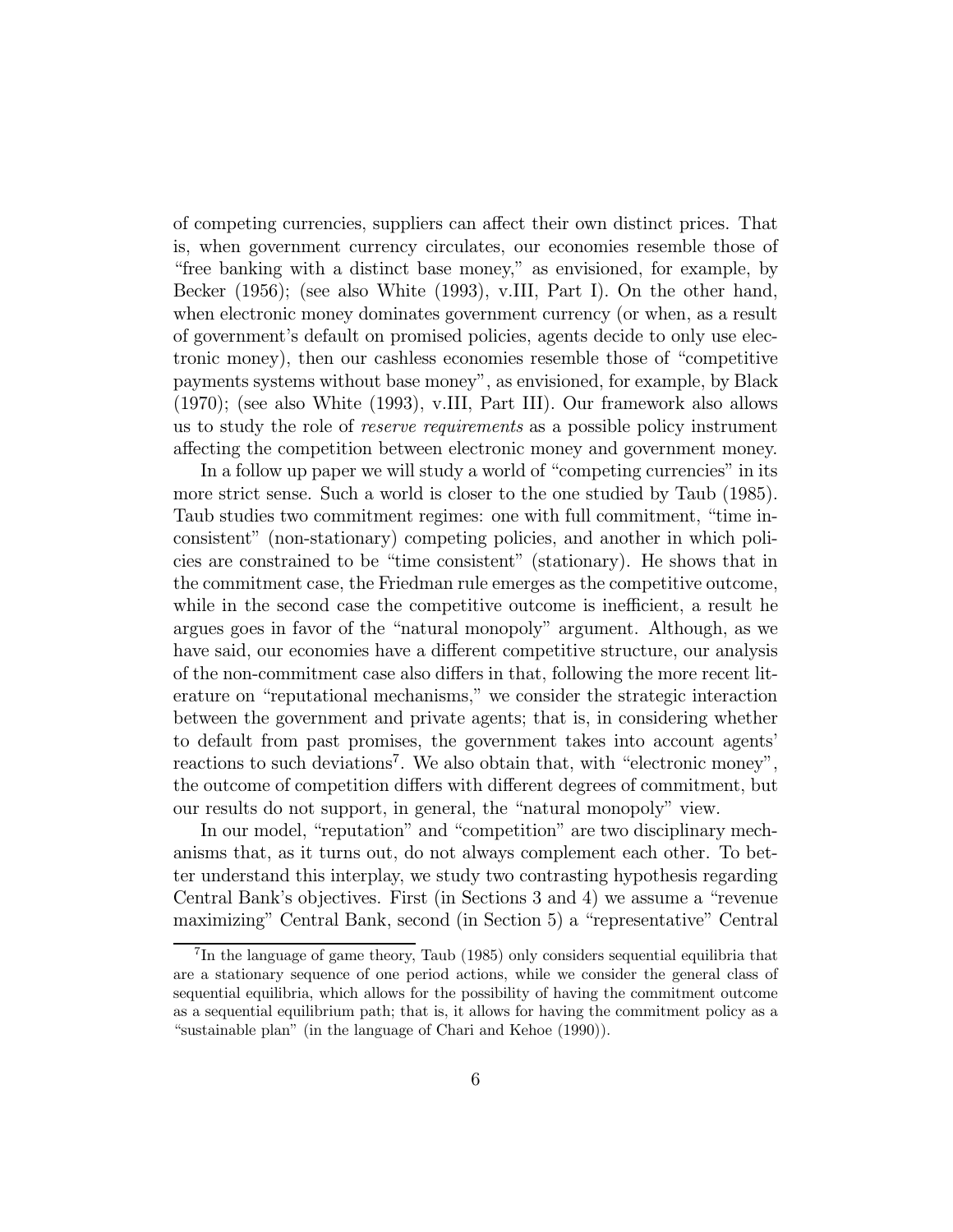Bank; that is, a central bank which shares the same preferences as the representative household. The later hypothesis dominates the current academic literature on monetary policy design and is attractive to central bank economists. However, it is not clear which hypothesis is a better description of reality, and, therefore, we analyze both (leaving to the reader the exercise of taking convex combinations).

In Section 2 we present the model. In Section 3 we show how "electronic money" helps to curb down inflation when the government is revenue maximizer. In a certain sense, our results contrast with Hayek's claims<sup>8</sup> that competition among private issuers of money drives the nominal interest rates to zero (as in Taub (1985)). In the world with electronic money, the presence of the money issuing competitive banks drives the intermediation gains to the marginal intermediation cost. It is the difference between the interest rate on bonds and the interest rate on deposits used for the purpose of transactions that is determined by the competitive equilibrium. Inflation under full commitment is driven down as a result of competition between the issuer of currency and the anonymous suppliers of inside money, together with the reduction of financial intermediation costs.

In Section 4 we study the non-commitment case. The rent-seeking commitment policy is time inconsistent, but in considering default, the Central Bank must take into account that agents may move to electronic money (i.e., depriving the Central Bank of future seignorage rents). It turns out that, as long as there is no deflation under the full commitment policy, such a policy can be sustained by reputation. An odd feature of this result is that to sustain the full commitment policy, the financial intermediation sector can not be too efficient. The interest rate spread between bonds and money must guarantee non-negative future rents to the Central Bank. However, reserve requirements affect this spread. This, on the one hand, means that if reserve requirements are determined outside the Central Bank, they can be used as an effective policy instrument; but, on the other hand, it also means that if they are determined by the same Central Bank then the positive role of competition can be undermined.

In Section 5 we study the case of a "representative" government. Not surprisingly, under perfect commitment, the Friedman rule is the policy chosen by the Central Bank (who acts as a Ramsey planner), therefore, there is

 ${}^{8}$ For a world of "competing currencies", see Hayek (1974) and (1978)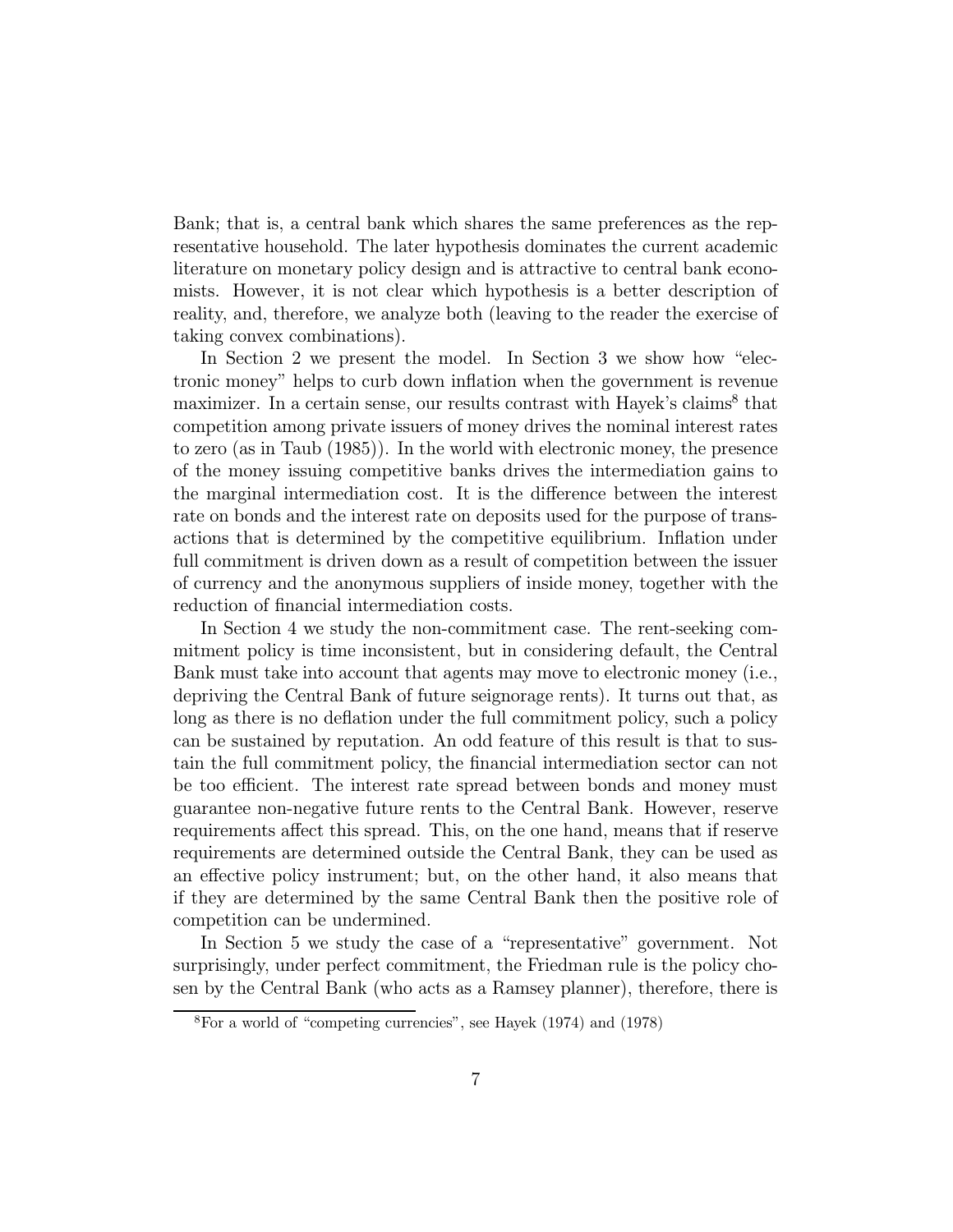no role for "electronic money" competition (unless it becomes a technology which is more efficient than the use of cash).

However, the Ramsey's solution is time-inconsistent and, therefore, with imperfect commitment, the government must balance the gains of deviating from the prescribed Friedman rule, against the costs of a deviation. After a deviation, households do not use cash. When cash is the only liquid asset, this autarchic outcome is most undesired by the "representative" government. In contrast, the "punishment" is less severe when households can still use electronic money. As a result, the presence of electronic money competition makes the "reputation" disciplinary effect less effective. We show however, that if agents cannot adjust their portfolios instantaneously, a benevolent government may be deterred from deviating and implement the Friedman rule, in spite of the lack of commitment and the presence of electronic money competition. Section 6 concludes the paper.

#### $\bf{2}$ Electronic money

#### $2.1$ Equilibria with electronic money

In this section we characterize the competitive equilibria where transactions are performed with currency and electronic money. We also characterize the equilibria where only electronic money is used for transactions. Electronic money are interest bearing deposits that are made liquid because they can be used for transactions, through the use of electronic debit cards. So they are a close substitute for currency.

The economy is populated by a large number of identical infinitely lived households, financial intermediaries and a government. The households have preferences given by

$$
V = \sum_{t=0}^{\infty} \beta^t [u(c_t^1) + u(c_t^2) + \alpha h_t]
$$
 (1)

where  $c_t^1, c_t^2$  and  $h_t$  represent respectively consumption of a cash good, consumption of a credit good and leisure in period  $t$ . Assuming that leisure enters linearly in the utility function is in no way essential, but significantly simply fies the derivations. The utility function  $u$  shares the usual assumptions of concavity and differentiability.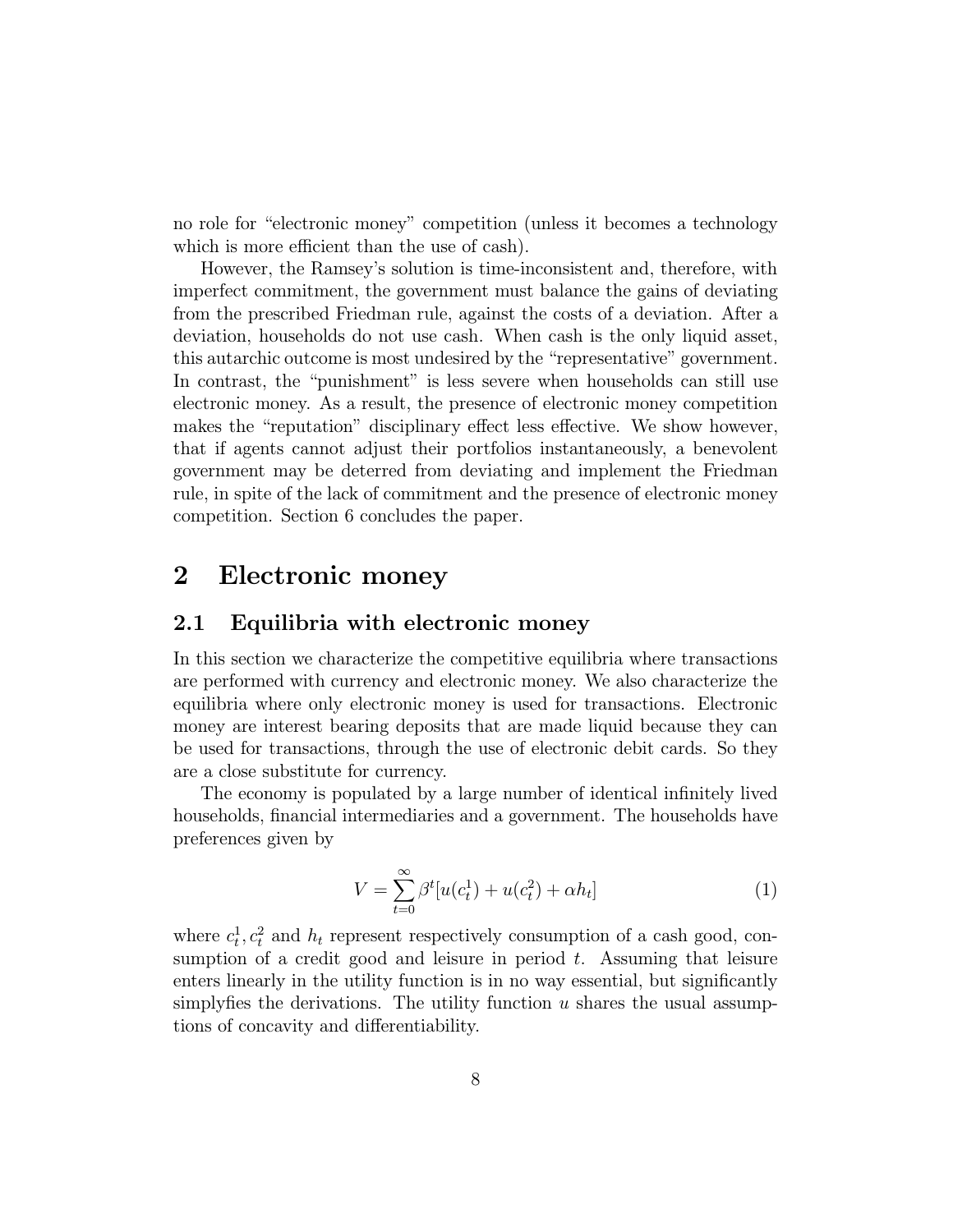The representative household chooses sequences of consumption of goods and leisure  ${c_t^1, c_t^2, h_t}_{t=0}^{\infty}$  and sequences of assets  ${M_{t+1}, b_{t+1}^h, E_{t+1}}_{t=0}^{\infty}$ , given sequences of prices,  $\left\{P_t, R_{t+1}^b, I_{t+1}^e\right\}_{t=0}^{\infty}$ , to satisfy the following budget and cash-in advance constraints:

$$
M_{t+1} + P_t b_{t+1}^h + E_{t+1} \le M_t + P_t R_t^b b_t^h + I_t^e E_t - P_t (c_t^1 + c_t^2) + P_t (1 - h_t), t \ge 0
$$
 (2)

$$
P_t c_t^1 \le M_t + E_t, t \ge 0 \tag{3}
$$

where  $M_0$ ,  $R_0^b b_0^h$ , and  $I_0^e E_0$  are given and a no-Ponzi games condition is satisfied. The variable  $b_{t+1}^h$  denotes the number of units of the produced good, in period t, that entitle the household to  $R_{t+1}^b b_{t+1}^h$  units of the produced good in period  $t + 1$ .  $M_{t+1}$  is end of period currency held from period t to  $t + 1$ .  $E_{t+1}$  is the electronic money. Currency and electronic money are perfect substitutes.  $I_{t+1}^e$  is the nominal rate of return on these deposits.  $1-h_t$  is the labor supply and  $P_t$  is the price level. The particular timing is the one in Svensson (1985), meaning that the agents enter the period with money balances that are used for transactions that same period.

Since currency does not pay nominal interest, a competitive equilibrium where both currency and electronic money circulate must have  $I_t^e = 1$ . We define

$$
I_{t+1}^b \equiv \frac{P_{t+1}}{P_t} R_{t+1}^b, \qquad t \ge 0
$$
 (4)

Then an equilibrium in this economy must also satisfy:

$$
\frac{u'(c_{t+1}^1)}{\alpha} = I_{t+1}^b, \qquad t \ge 0 \tag{5}
$$

$$
\frac{u'(c_t^2)}{\alpha} = 1, \qquad t \ge 0 \tag{6}
$$

$$
R_{t+1}^b = \beta^{-1}, \qquad t \ge 0 \tag{7}
$$

If  $I_t^e < 1$ , only currency circulates and (5) - (7) must hold. If instead  $I_t^e > 1$ , then equation  $(5)$  is replaced by

$$
\frac{u'(c_{t+1}^1)}{\alpha} = 1 + I_{t+1}^b - I_{t+1}^e, t \ge 0
$$
\n(8)

meaning that the cost of holding money is only the difference between the return on bonds and the return on money that in this case is not zero.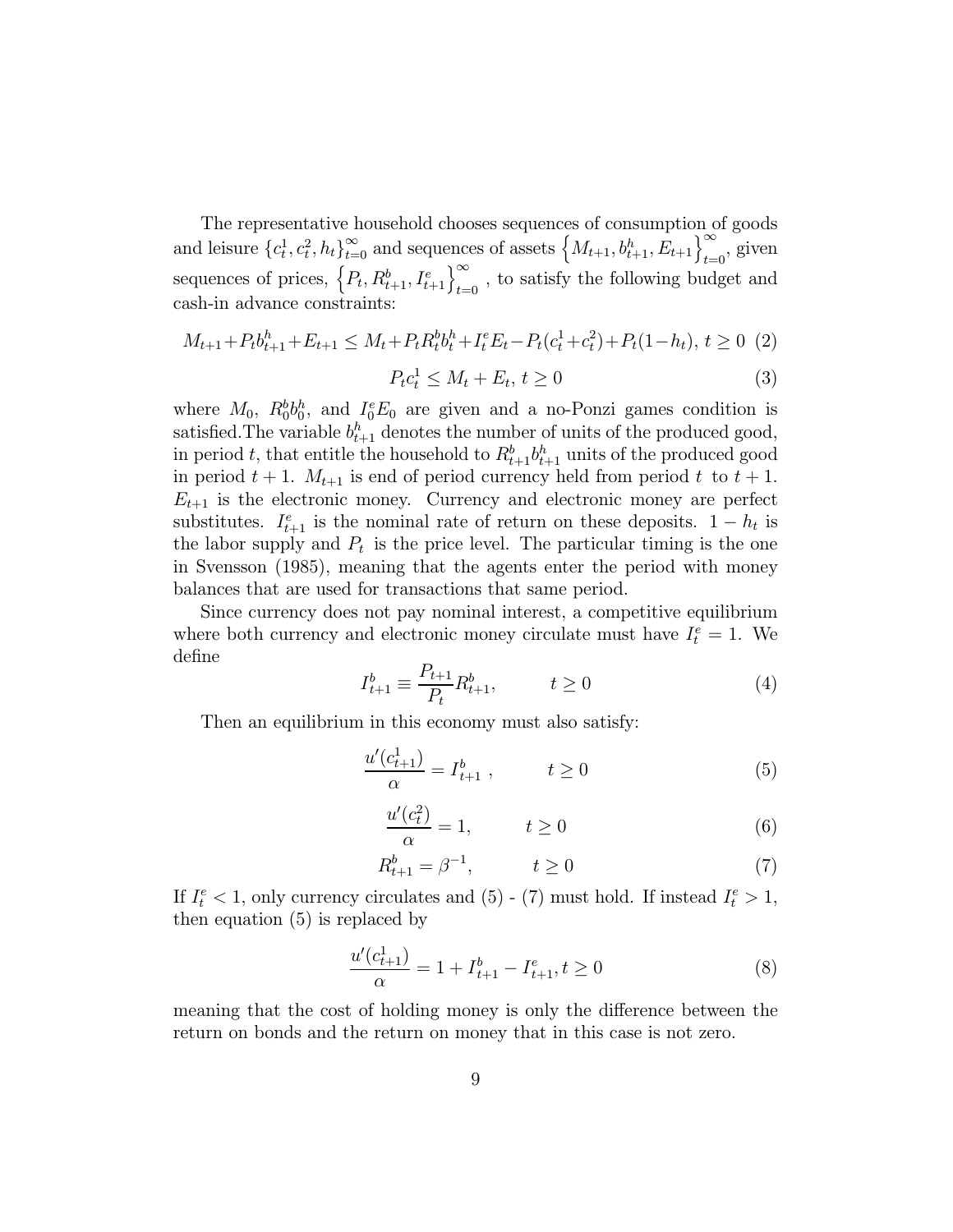**Financial intermediaries** The financial intermediaries<sup>9</sup> hold government bonds,  $P_t b_{t+1}^e$ , and issue interest bearing deposits that can be used for purchases,  $E_{t+1}$ , through the use of electronic debit cards. There is an intermediation cost measured in units of labor,  $n_t^e$ . We assume that the financial intermediaries operate a Leontieff-fixed coefficients technology that produces electronic money and uses as inputs bonds and labor. The total amount of electronic money equals the amount of bonds held and equals  $P_t \frac{n_t^e}{\theta}$  where  $\theta$ is the labor cost of one unit of deposits:

$$
E_{t+1} = P_t b_{t+1}^e
$$

$$
n_t^e = \theta \frac{E_t}{P_t}
$$

The cash flow of the financial intermediaries, in period  $t$ , is

$$
CF_t^e = E_{t+1} - P_t b_{t+1}^e - E_t I_t^e + P_t b_t^e R_t^b - P_t n_t^e, t \ge 0
$$
\n<sup>(9)</sup>

The zero-profit condition is

$$
I_{t+1}^b - I_{t+1}^e = \theta, \, t \ge 0 \tag{10}
$$

**Government** The government issues money,  $M_{t+1}^s$ , and real debt,  $d_{t+1}$ , to finance government expenditures,  $g_t$ . Government expenditures are a credit good. We abstract from alternative sources of tax revenues so that the government budget constraints are

$$
M_{t+1}^s + P_t d_{t+1} \le M_t^s + P_t R_t^b d_t + P_t g_t, t \ge 0
$$
\n<sup>(11)</sup>

The present value budget constraint can be written as

$$
\sum_{t=0}^{\infty} q_t g_t \le \sum_{t=0}^{\infty} q_{t+1} (I_{t+1}^b - 1) \frac{M_{t+1}^s}{P_{t+1}} - \frac{M_0}{P_0} - R_0^b d_0 \tag{12}
$$

where  $q_t = \frac{1}{R_1^b \dots R_t^b}$ ,  $t \ge 1$ ,  $q_0 = 1$ .

 $\frac{9}{9}$ See Lucas (1993), for a general equilibrium model with inside money.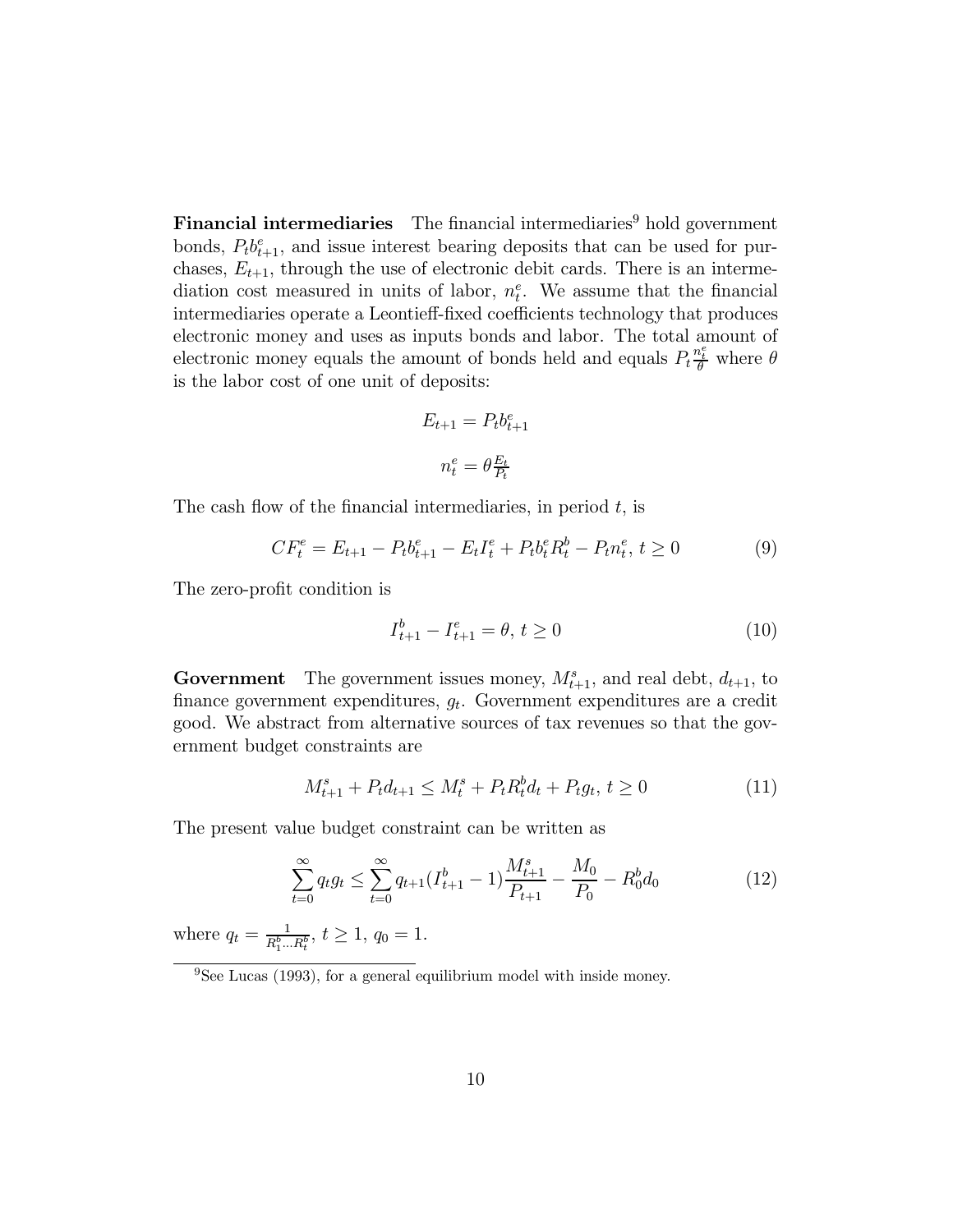**Market clearing** The market clearing conditions are

$$
c_t^1 + c_t^2 + g_t = 1 - h_t - \theta \frac{E_t}{P_t}, \ t \ge 0 \tag{13}
$$

$$
d_t = b_t^h + b_t^e \t, \ t \ge 0 \t\t(14)
$$

$$
M_t = M_t^s \t, t \ge 0 \t\t(15)
$$

The competitive equilibrium where both currency and electronic money circulate must satisfy:

$$
I_{t+1}^b = 1 + \theta \tag{16}
$$

In this equilibrium the real values of currency and electronic money are indeterminate. Therefore the level of government expenditures is also indeterminate. For the utility function that is linear in leisure, consumption is determinate but leisure is not. To abstract from this indeterminacy we assume that when the cost of holding the two types of money is equal, the households opt for currency.

If  $I_t^e > 1$ , only electronic money circulates. The price level and the nominal interest rates are indeterminate. The real variables are not affected by the multiplicity in the price levels and the nominal interest rates  $10$ .

In these economies with private issuers of electronic money, the nominal interest rates are not driven down to zero, as claimed in general by the free banking literature and in particular by Hayek (1974, 78). The reason is that private issuance of electronic money is compatible with interest payments on money, where else that literature tended to exclude this possibility. Free entry into this market drives the spread between the rate on bonds and the rate on electronic money down to the cost of supplying the monetary substitutes.

#### $2.2$ Reserve requirements

Reserve requirements can be understood as a technological constraint or instead as a legal requirement. We assume that, as it is in most cases, legal requirements on iddle reserves are a fraction of total deposits. Therefore

<sup>&</sup>lt;sup>10</sup>This would not be the case if the interest rate spread was not a constant but rather, a function of the interest rate, as in Woodford (1995).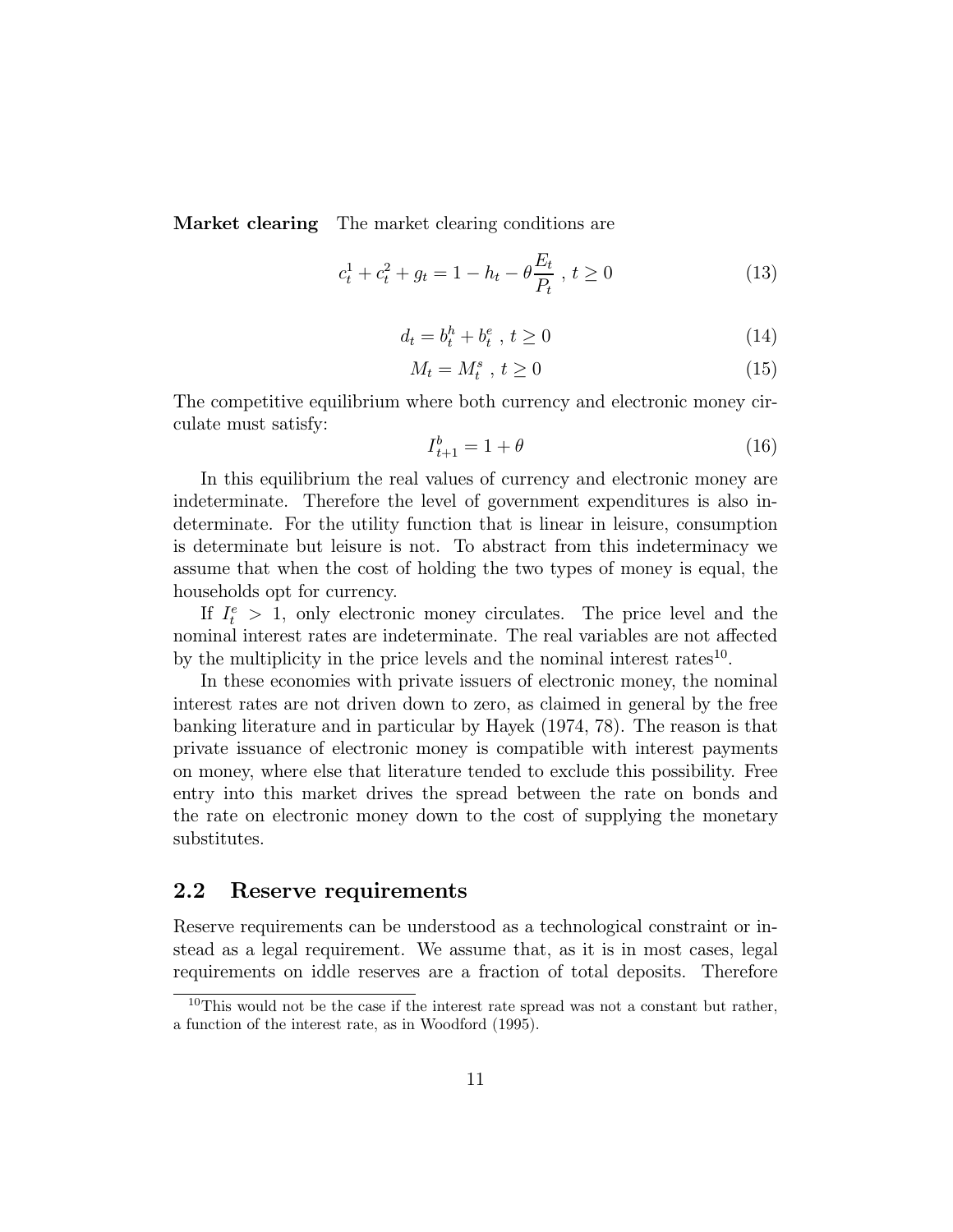every bank faces a fixed coefficients technology with deposits, labor input and reserves, such that

$$
(1 - z)E_{t+1} = P_t b_{t+1}^e
$$

$$
Z_{t+1} = zE_{t+1}
$$

$$
P_t n_t^e = \theta E_t
$$

where  $Z_{t+1}$  are reserves and z is the linear reserve requirement. In period t, the cash flow of the financial intermediaries is

$$
CF_t^e = E_{t+1} - P_t b_{t+1}^e - Z_{t+1} - E_t I_t^e + P_t b_t^e R_t^b + Z_t - \theta E_t, \ t \ge 0 \tag{17}
$$

The zero profit condition is therefore

$$
I_{t+1}^b - I_{t+1}^e = \theta + z(I_{t+1}^b - 1), t \ge 0
$$
\n(18)

The government budget constraint is not affected by the presence of the reserve requirements, but the government money supply must now, in equilibrium, be equal to the demand by the households and by the financial intermediaries.

$$
M_t + Z_t = M_t^s \t, t \ge 0 \t\t(19)
$$

The competitive equilibrium where both currency and electronic money can circulate must now satisfy:

$$
I_{t+1}^{b} = 1 + \frac{\theta}{1 - z} \tag{20}
$$

### 3 Equilibria with commitment

#### Rent-seeking government 3.1

In this section we consider optimal policies under the assumption that the government maximizes revenue<sup>11</sup>. Thus, we assume that the government preferences are described by an objective function

$$
\sum_{t=0}^{\infty} \beta^t G(g_t)
$$

 $11$ In section 5, we will analyze the implications of assuming a benevolent, Ramsey government.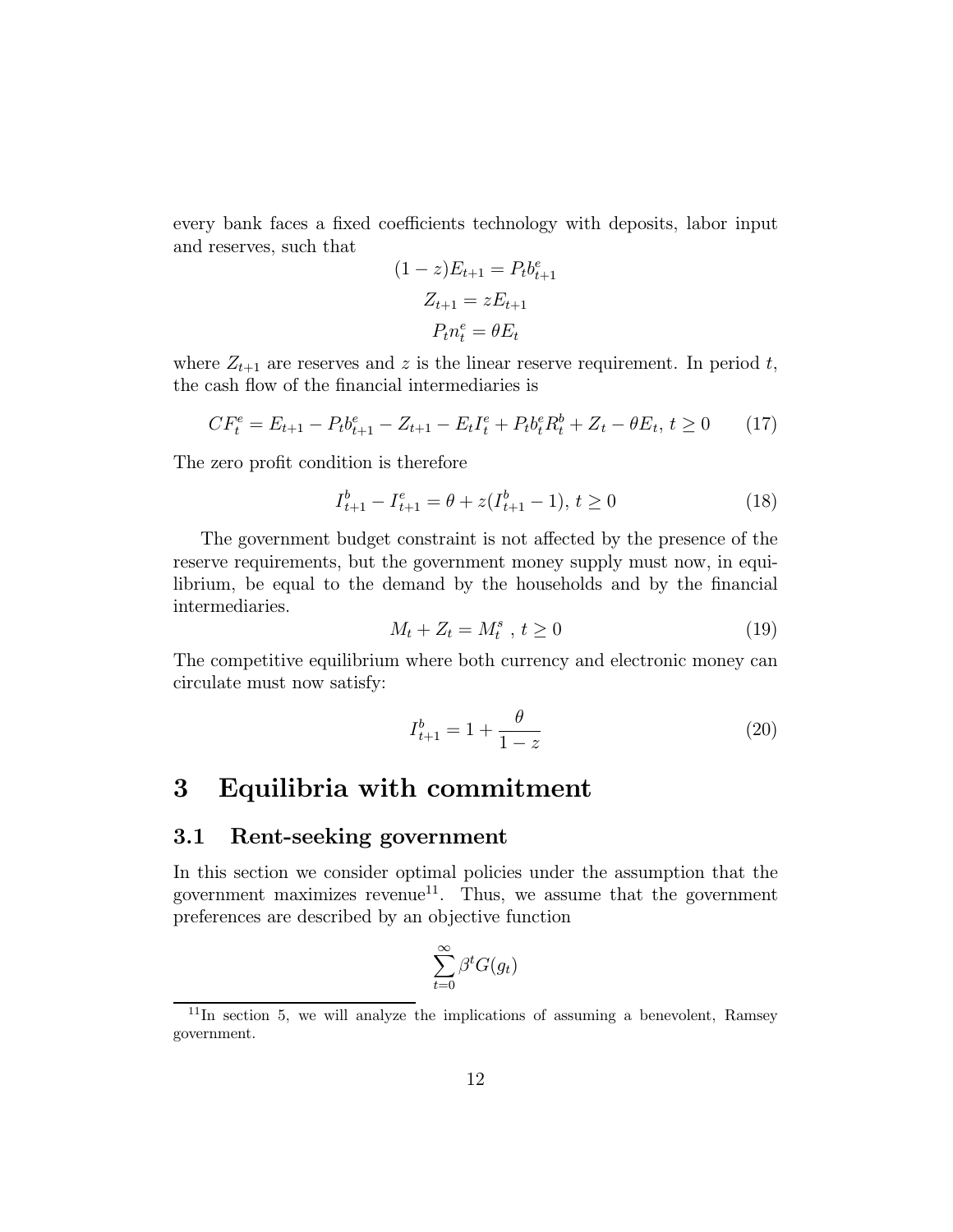where, for standard reasons, the function  $G$  is assumed to be increasing and concave. The government maximizes this function subject to the budget constraint and subject to the competitive equilibrium conditions by choice of  $\{M^s_t,\,d_t,\,g_t\}_{t=0}^\infty$  .

First, note from equation (7) that the equilibrium real rate of interest is constant<sup>12</sup>. Using this result together with  $(4)$ ,  $(5)$  and  $(6)$  to eliminate prices in the government budget constraint  $(12)$  we obtain the following implementability constraint

$$
\sum_{t=0}^{\infty} \beta^t g_t = \sum_{t=0}^{\infty} \beta^{t+1} (I_{t+1}^b - 1) F(I_{t+1}^b) - \frac{M_0}{P_0} - R_0^b d_0
$$

where F is real demand for currency. If the government chooses  $I_{t+1}^b \leq 1+\theta$ , so that only currency circulates, then  $F = M$ , where M is the function obtained from the first order condition  $\frac{u'(c_{t+1}^1)}{\alpha} = I_{t+1}^b$ , so that  $c_{t+1}^1 = m_{t+1} = M(I_{t+1}^b)$ . If instead  $I_{t+1}^b > 1 + \theta$ , then  $F(I_{t+1}^b) = 0$ . The government maximizes revenues by setting the monetary policy so that  $\frac{M_0}{P_0} = 0$ .

Given that  $G$  is assumed to be strictly concave and that the discount factor of the government is equal to the real interest rate, the government's problem can be simplified as the choice of a sequence of nominal interest rates that maximizes

$$
g = (1 - \beta) \sum_{t=0}^{\infty} \beta^{t+1} (I_{t+1}^b - 1) F(I_{t+1}^b) - (1 - \beta) R_0^b d_0 \tag{21}
$$

If in the objective function we replace the function  $F$  for  $M$  so that there are no constraints on the choice of the nominal interest rates arising from competition with electronic money, the solution is stationary and corresponds to the maximum of the Laffer curve,  $I^{b*}$ . For the isoelastic utility function,  $u(c) = \frac{c^{1-\sigma}}{1-\sigma}$ , with  $\sigma < 1$ , as  $I_{t+1}^b$  becomes arbitrarily large, the revenue  $(I_{t+1}^b - 1)M(I_{t+1}^b)$  tends to zero. Also when  $I_{t+1}^b = 1$ , the revenue is zero. The maximum of the Laffer curve corresponds to a positive, finite value for the interest rate. We assume that the preferences specification is such that the value  $I^{b*}$  is higher than  $1+\theta$ . This means that the revenue maximizer government would not choose an interest rate lower than that value. Should

 $12$ This results from the linear structure of the utility function. Note that this assumption rules out the time inconsistency problem discussed in Lucas and Stokey (1983).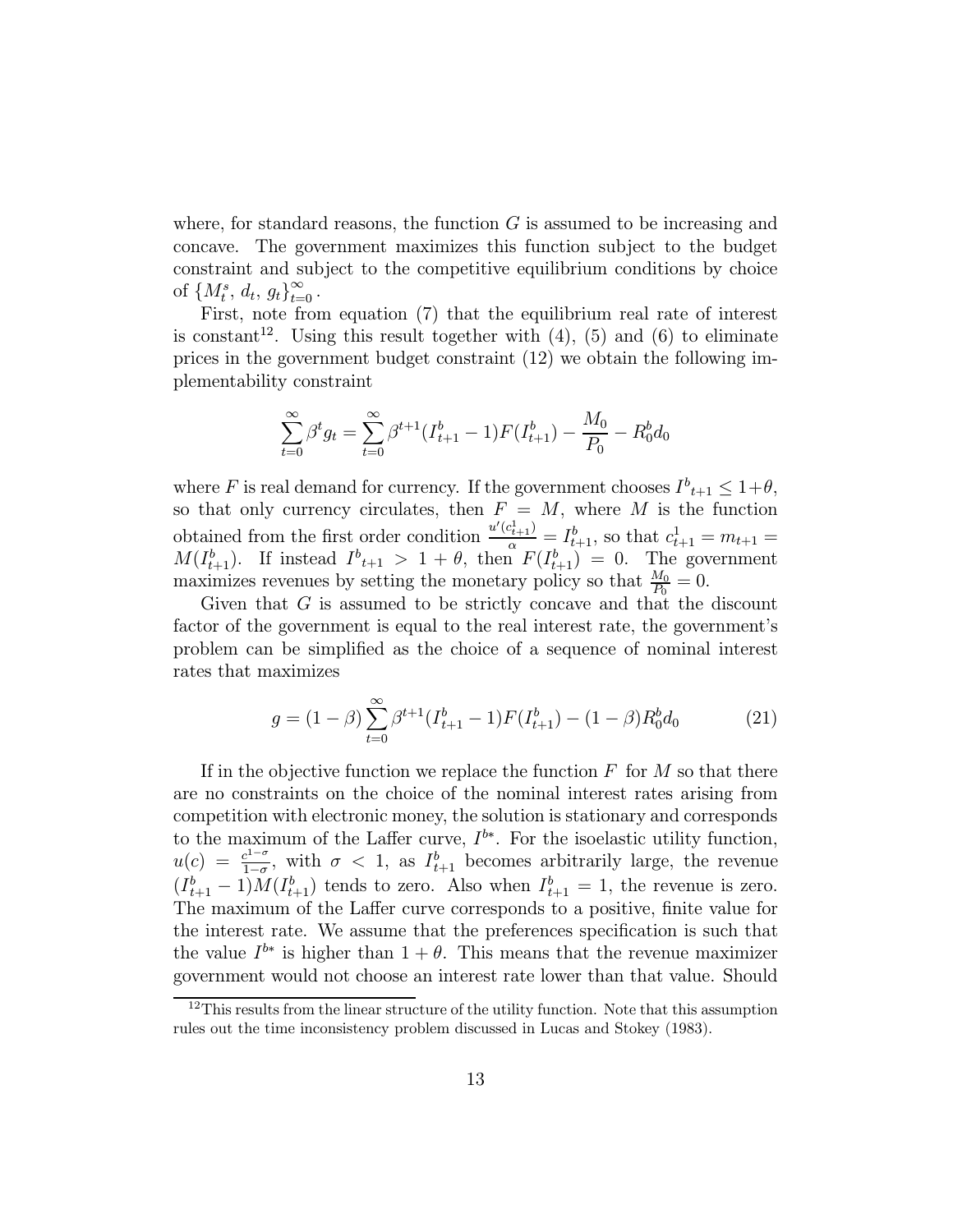the government choose  $I_{t+1}^b > 1 + \theta$ ? In this case the revenue is zero. So the government will choose  $I_{t+1}^b = 1 + \theta$ , for all  $t \ge 0$ , and raise  $\theta F(1 + \theta)$  of seigniorage revenue, per period. Since from the zero profit condition for the financial intermediaries  $I_{t+1}^b = I_{t+1}^e + \theta$ , it must be that  $I_{t+1}^e = 1$ . We have shown that the following proposition holds:

**Proposition 1** Assume  $I^{b*} \geq 1 + \theta$ , where  $I^{b*}$  maximizes  $(I^{b} - 1)M(I^{b})$ . Then the commitment solution for the revenue maximizing government is  $I_{t+1}^b = 1 + \theta$ , and  $I_{t+1}^e = 1$ , for all  $t \ge 0$ .

Electronic money drives the nominal interest rates to levels that only account for the intermediation cost, i.e. the cost of providing the alternative means of transactions to the households. In an environment without electronic money, the government would set the monetary policy so that the maximum revenue may be obtained. This would mean that the interest rate would be  $I^{b*}$ , and the revenues would be  $g = \beta(I^{b*}-1)F(I^{b*}) - (1-\beta)R_0^b d_0$ . Since government revenues are assumed to be worthless, the presence of electronic money is welfare improving.

The optimal commitment solution is time inconsistent. In this solution, at time zero, the government decides to hold real bonds issued by the private sector that are exchanged for money and the gross nominal interest rate is constant over time and set at  $1+\theta$ . At time t, if the government could revise the plan, the problem would be to choose  $\left\{I_{s+1}^b\right\}_{s=t}^\infty$  to maximize

$$
g^{t} = (1 - \beta) \sum_{s=t}^{\infty} \beta^{s+1-t} (I_{s+1}^{b} - 1) F(I_{s+1}^{b}) - (1 - \beta) \left[ \frac{M_t}{P_t} + \beta^{-1} d_t \right]
$$
 (22)

where  $g^t$  are the government expenditures from period t on. The optimal policy is to set the price level at time t arbitrarily large. This way the government reduces the real value of the nominal liabilities. So the interest rate plan for  $I_t^b = \frac{P_t}{\beta P_{t-1}} = 1 + \theta$  would not be optimal, for a government that could decide sequentially.

The discussion above suggests that lack of commitment can drastically change the nature of currency competition. In fact, the governmental agency that issues currency competes with the private issuers of money by announcing an interest rate. However, as was shown above, the equilibrium nominal interest rates, under commitment, are not time consistent and therefore those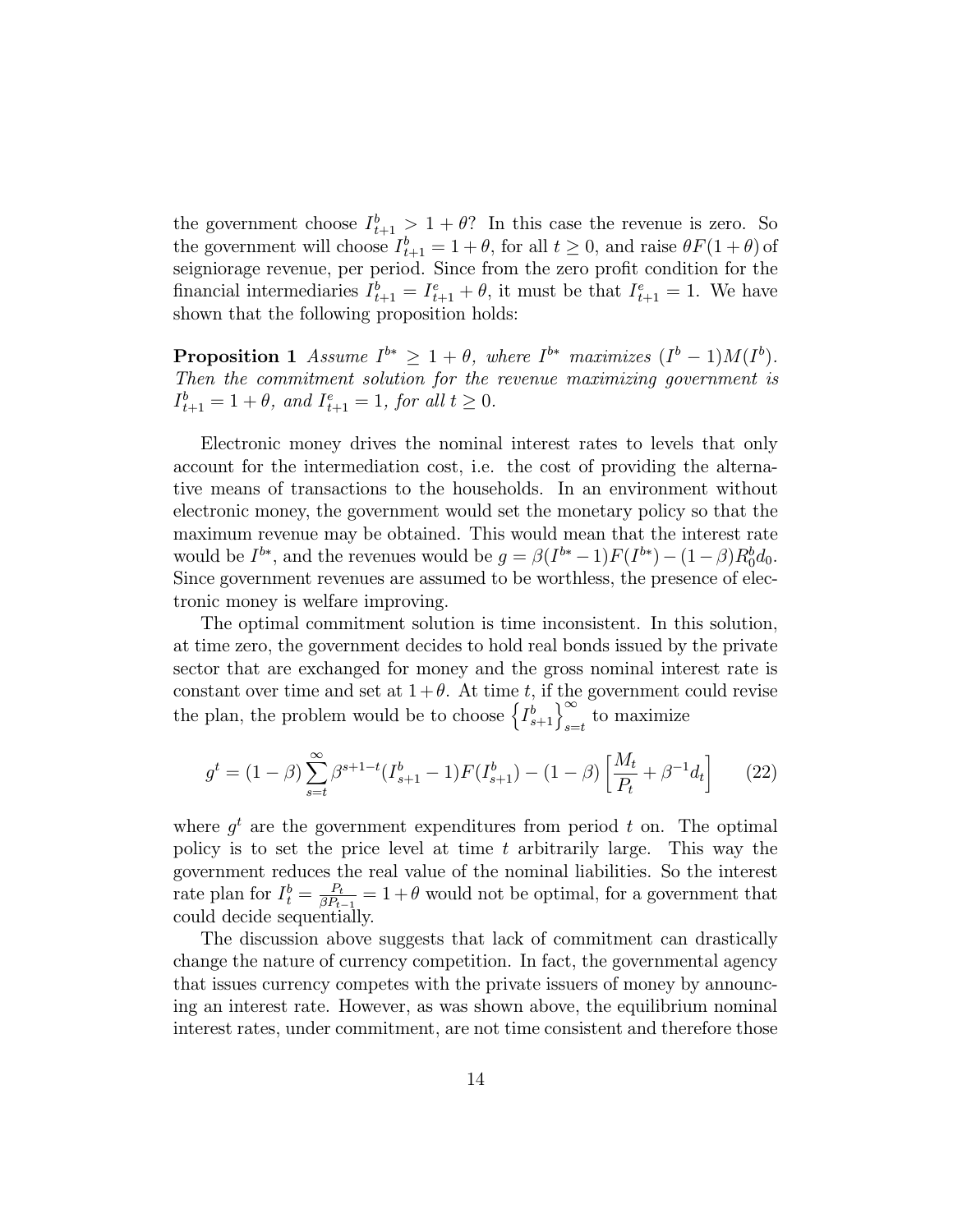announcementes make no sense. As a result, one could be lead to think that an equilibrium with electronic money-only would be the sole sequential equilibrium outcome. In fact this is not the case. The credible threat of reversion to an equilibrium where currency does not circulate might be enough to sustain the equilibrium solution under commitment that was just described.

This means that currency competition when there is at least one big player, that can influence the price level, is of a very different nature from competition under commitment. In section 4, we determine the sequential equilibria in an environment where the government precisely cannot commit to the announced policy. We now proceed to analyzing the impact of reserve requirements on the characterization of the optimal policy under commitment.

#### $3.2$ Reserve requirements

The government budget constraint can be written as

$$
\sum_{t=0}^{\infty} \beta^t g_t \le \sum_{t=0}^{\infty} \beta^{t+1} (I_{t+1}^b - 1) F(I_{t+1}^b) - \frac{M_0}{P_0} - \frac{Z_0}{P_0} - R_0^b d_0 \tag{23}
$$

where  $F$  is the real demand for currency and reserves. If the government chooses  $I^b{}_{t+1} \leq 1 + \frac{\theta}{1-z}$ , so that only currency circulates, then again  $F = M$ , where M is the function  $m_{t+1} = M(I_{t+1}^b)$ , obtained from the first order condition  $\frac{u'(m_{t+1})}{\alpha} = I_{t+1}^b$ . If instead  $I_{t+1}^b > 1 + \frac{\theta}{1-z}$ , then

$$
F(I_{t+1}^b) = zM(1 + \theta + z(I_{t+1}^b - 1)).
$$

Note first that reserve requirements do not change the nature of the problem concerning the period zero balances. Therefore, the government maximizes revenues by setting the monetary policy so that  $\frac{M_0}{P_0} = \frac{Z_0}{P_0} = 0$ . The government's problem can be simplified as the choice of a sequence of nominal interest rates that maximizes

$$
g = (1 - \beta) \sum_{t=0}^{\infty} \beta^{t+1} (I_{t+1}^b - 1) F(I_{t+1}^b) - (1 - \beta) R_0^b d_0 \tag{24}
$$

If the reserve requirement,  $z$ , is taken to be exogenous, there are three types of solutions. First, if the intermediation cost,  $\theta$ , is very low, eventually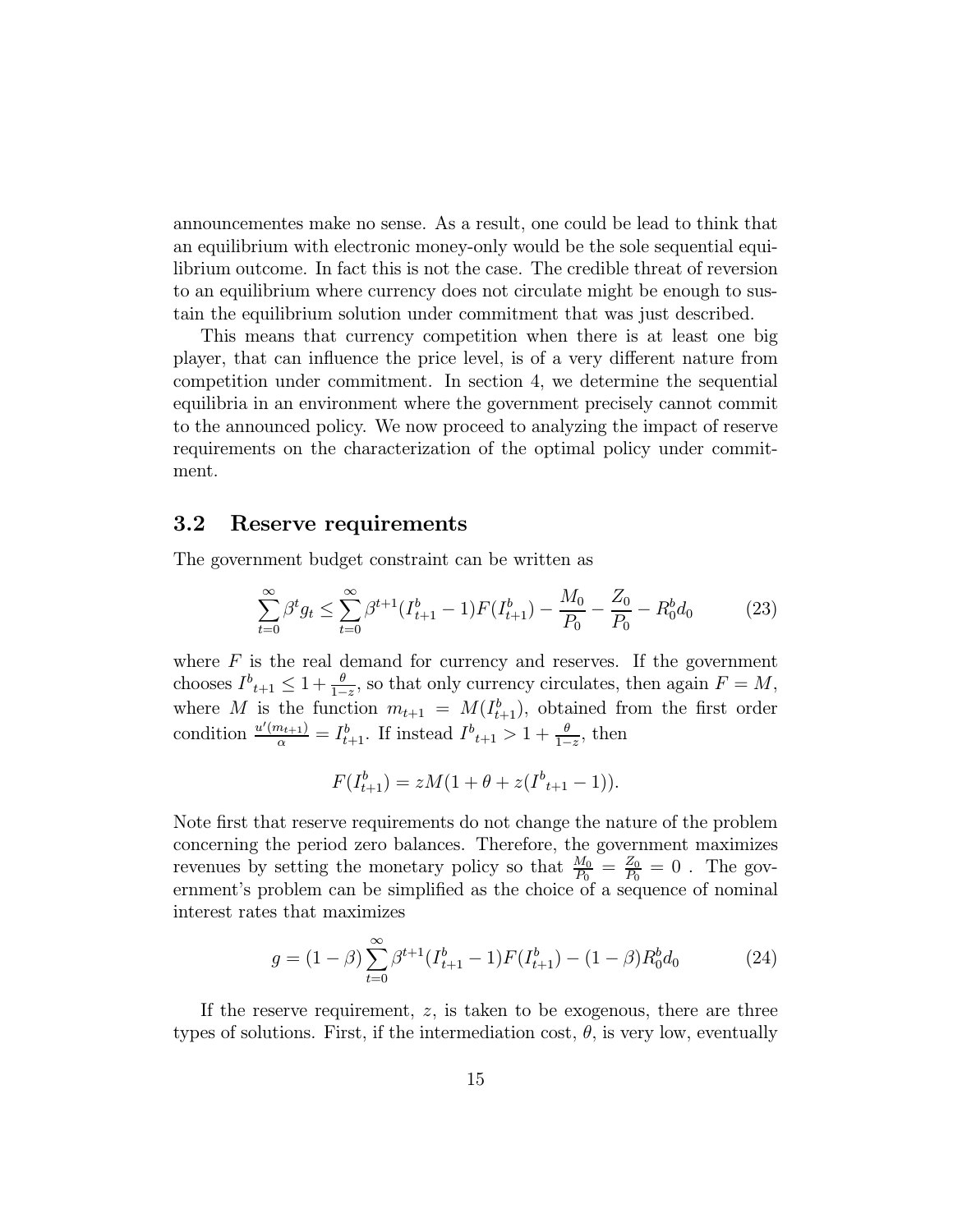zero, then, for currency to circulate, the nominal interest rate must be very low. Therefore, the government cannot get almost any seigniorage revenue from currency. In this case, the solution is to set a nominal interest rate such that only electronic money circulates, and that maximizes the seigniorage imposed on reserve requirements, the only demand for currency in the equilibrum. Therefore, the government maximizes

$$
z(I^b-1)M(1+z(I^b-1)).
$$

This means that the choice of the nominal interest rate is  $I^b = \frac{I^{b*} - (1-z)}{z}$ <br>where  $I^{b*}$  is the interest rate that maximizes the Laffer curve, defined as  $(I^{b}-1)M(I^{b}).$ 

A second possible solution can occur for intermediate values of  $\theta$  and z. This is a case in which the maximum of the Laffer curve is to the right of  $1 + \frac{\theta}{1-z}$ . Thus, electronic money does impose an upper bound on the nominal interest rate. However, the government is better off by imposing a low - relative to the maximum of the Laffer curve- interest rate but having a larger tax base, rather than imposing a higher interest rate but collecting the tax on a fraction of the money in circulation. In this case, the solution is the corner  $I^b = 1 + \frac{\theta}{1-z}$ . Here only currency circulates, as well.

Finally, if  $\theta$  and  $z$  are high enough, it might be that  $I^{b*} < 1 + \frac{\theta}{1-z}$ . in which case  $I^{b*}$  will be the solution, and only currency circulates. The value of this solution is  $g = \beta(I^{b*} - 1)M(I^{b*}) - (1 - \beta)R_0^b d_0$ . In this case, the intermediation costs combined with the reserve requirements imply that electronic money cannot compete with currency.

If the same agency that picks the inflation tax also determines the reserve requirements, then the optimal solution is to set  $z$ , so that

$$
1 + \frac{\theta}{1 - z} = I^{b*}
$$

In this case the government gets the revenue corresponding to the maximum of the Laffer curve and only currency circulates<sup>13</sup>.

 $13$ If the intermediation cost was zero then this solution could be reproduced by establishing complete backing,  $z = 1$ , and setting the nominal interest rate to  $I^{b*}$ .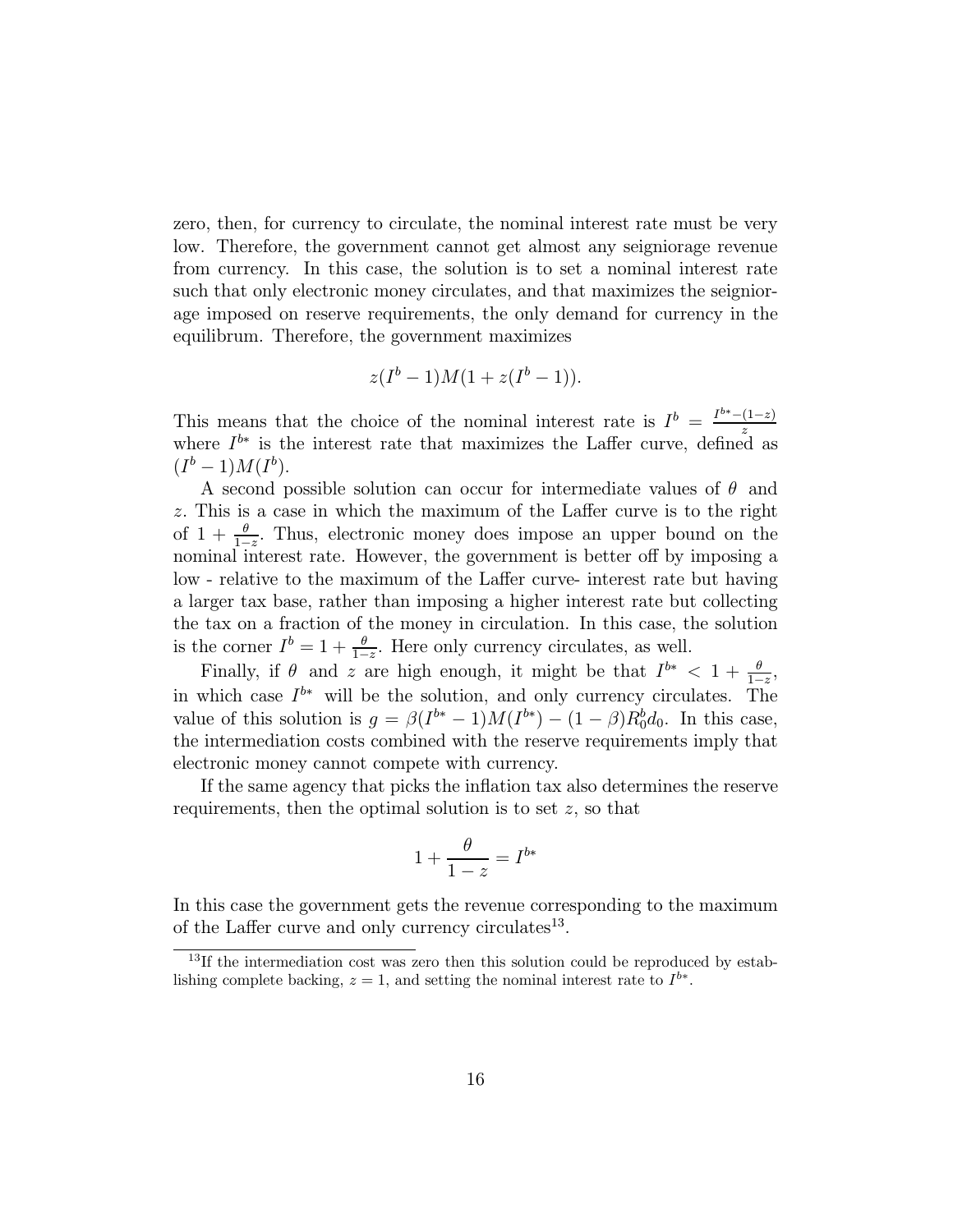#### Equilibria without commitment  $\boldsymbol{4}$

#### $4.1$ Rent-seeking governments

As it is clear from the discussion above, the government policies are not time consistent. Thus, in this section we consider reputational equilibria where the competitive households and financial intermediaries condition their decisions on the contemporaneous histories of government policies. This framework naturaly drives the analysis to the interactions between competition and reputation.

Once we allow expectations of the agents to depend on histories, there is always an equilibrium where only electronic money circulates. This equilibrium is time consistent. The households expect that the return on electronic money is higher than the one on currency,  $I_{s+1}^b > 1 + \theta$ ,  $s \ge t$ , and the real value of currency they decide to hold is equal to zero. Given this the demand for real balances is zero and any monetary policy is optimal. In particular, sticking to the agents' expectations is optimal. Since  $F(I_{s+1}^b) = 0, s \ge t$ , and  $\frac{M_t}{P_t} = 0$ , then the value of this equilibrium outcome is

$$
V_t^{WSE} = -(1 - \beta)R_t^b d_t
$$

where  $WSE$  stand for worst sequential equilibrium. This equilibrium outcome is not the worst equilibrium under commitment but it is the worst sequential equilibrium. Note that a feasible policy for the government, at any time is to follow a constant money rule. In this case, independently of what the private agents' optimal response is, the government can achieve, at least, the value  $V_t^{WSE}$ . Therefore, there cannot be a sequential equilibrum with a value lower than  $V_t^{WSE}$ .

In the tradition of Barro and Gordon (1983) and in line with Chari and Kehoe $(1990)$ , Stokey  $(1991)$ , Ireland  $(1994)$  and Chang  $(1996)$ , we apply Abreu (1988)'s optimal penal codes and use the reversion to the worst sequential equilibrium as the means of supporting equilibrium outcomes. Any sequential outcome can be supported by an equilibrium in which private expectations display this trigger like behavior. The value of the worst sequential equilibrium outcome is compared to the value of the revenue maximizing equilibrium  $(RME)$  outcome,

$$
V_t^{RME} = \beta(I^b - 1)M(I^b) - (1 - \beta)\left(M(I^b) + R_t^b d_t\right)
$$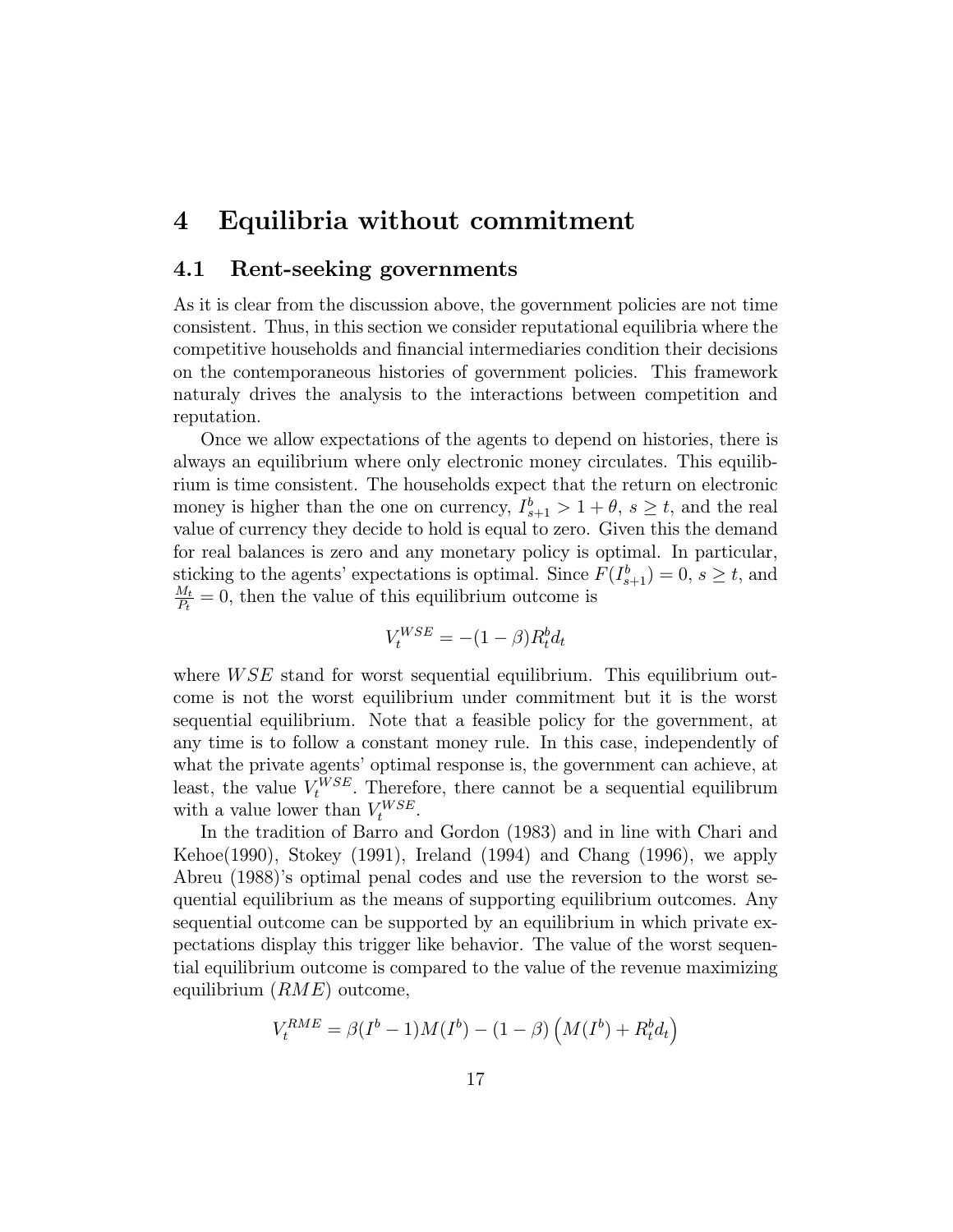where  $I^b = 1 + \theta$ . The RME equilibrium is sequential when its value is higher then the one of the  $WSE$ . This is true when

$$
\pi\geq 0
$$

meaning that the government has to get a positive gain from issuing money. The proposition follows:

**Proposition 2** The optimal policy under commitment is a sequential equilibrium path if the intermediation cost,  $\theta$ , is large enough that the equilibrium inflation rate is non-negative.

**Proof.** It was shown above that the optimal policy under commitment is a sequential equilibrium whenever  $\pi \geq 0$ . This means that  $I^b \geq \beta^{-1}$ . But  $I^b = 1 + \theta$ . So it is necessary that  $\theta \geq \beta^{-1} - 1$ 

In order to understand the effect of the presence of electronic money on the equilibrium level of inflation, it is important to compare these results to the solutions in an environment where the competition from electronic money is not present. If there was only currency then the commitment solution would be to set the nominal interest rate so that the maximum of the Laffer curve is obtained. As long as this value is positive, the solution is sequential. In this case, the punishment is autarchy, but from the perspective of a revenue maximizing government this has the same value as the electronic money-only equilibrium.

One could think that competition with electronic money would drive the nominal interest rates to values that could not be sustained, because the costs of defaulting would be substantially reduced. This is partially true. Competition with electronic money drives the inflation tax to a low level under commitment, but this solution is a sequential equilibrium provided the intermediation cost is big enough, to guarantee the benefits from the future issuing of currency.

An interesting feature of the previous result is that the sustainability of the commitment solution does not depend on the discount factor. In the reputational literature (see Barro and Gordon (1983)), the monetary equilibrium under commitment is sustained only if the discount factor is high enough. In those models, there is a short run benefit of increasing the money supply and a long run cost, starting the following period. The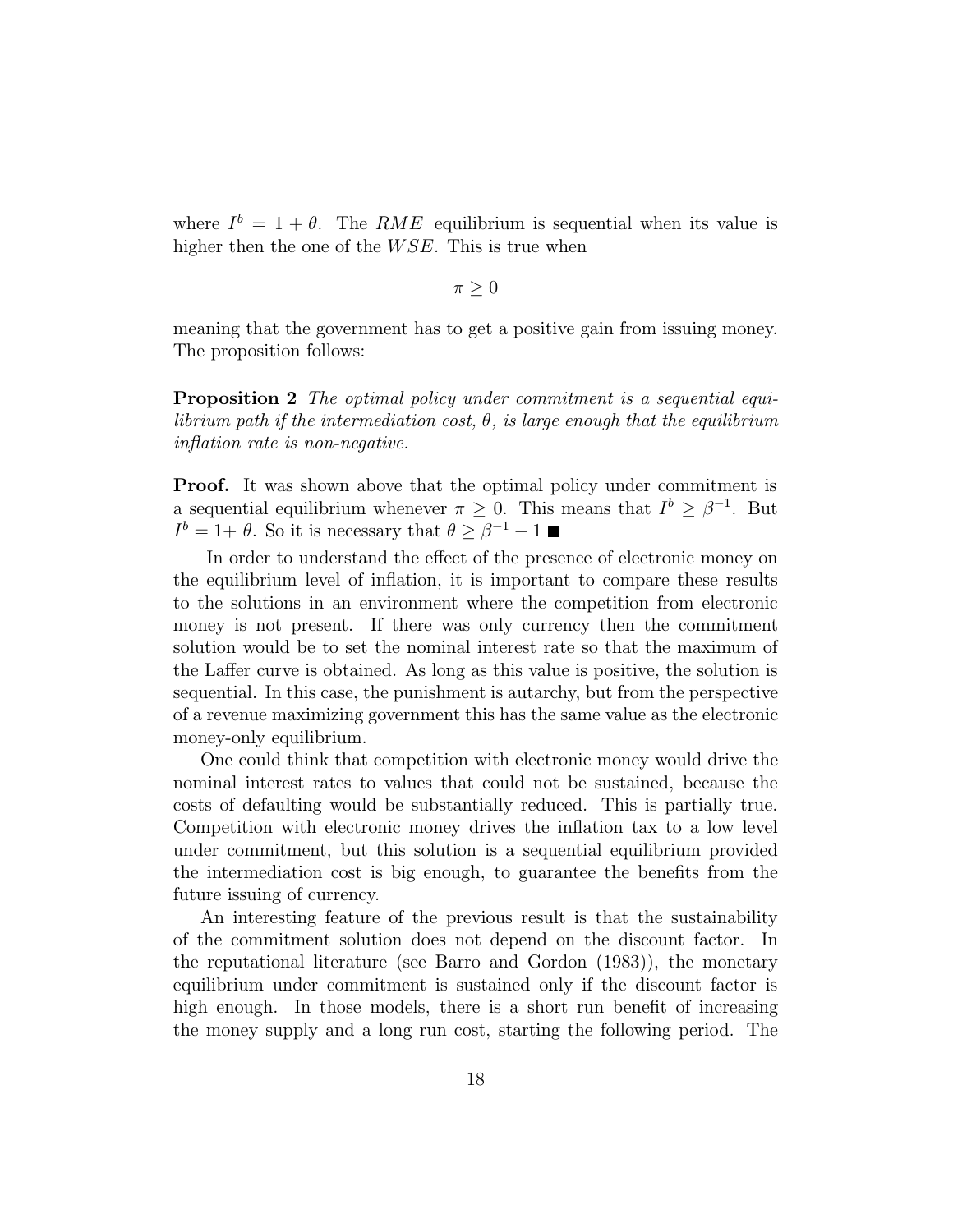government follows the equilibrium path under commitment if the present value of the long run cost is sufficiently high. In our case, a deviation from the equilibrium path has immediate effects. The newly issued pieces of paper are valueless at the time of the deviation.

If the commitment solution is not a sequential equilibrium then the only sequential equilibrium path is the equilibrium without currency. However since currency is replaced by electronic money this "autarchic" solution may not be such a great disaster. In the way we have modelled money, there is a liquidity effect so that the switch to electronic money implies the destruction of the real value of liquid assets and so the cash good is not consumed in that period. However from the following period on the households would be using electronic money as the means of exchange, supporting the cost of intermediation.

We have seen that the requirement for the commitment solution to be sequential is that the intermediation costs are not too low. One way of guarantering that these costs are big enough is to establish reserve requirements. That way competition with electronic money is made softer and so the revenues from issuing money may be increased to the point that the revenue maximizing government is not interested in defaulting. In the next section we analyze the effects of considering reserve requirements, for the equilibria without commitment.

#### 4.2 Reserve requirements

The presence of reserve requirements, by forcing the banks to hold noninterest bearing assets, has the effect of softening the competition with electronic money. In the extreme case of a 100% reserve requirement, electronic money competition is killed.

Note that with reserve requirements, the condition for currency to dominate electronic money becomes

$$
I^b \leq 1 + \frac{\theta}{1-z}
$$

Therefore, from the viewpoint of the government, an economy with intermediation costs equal to  $\theta$  and reserve requirements equal to z is equivalent to an economy without reserve requirements and an intermediation cost equal to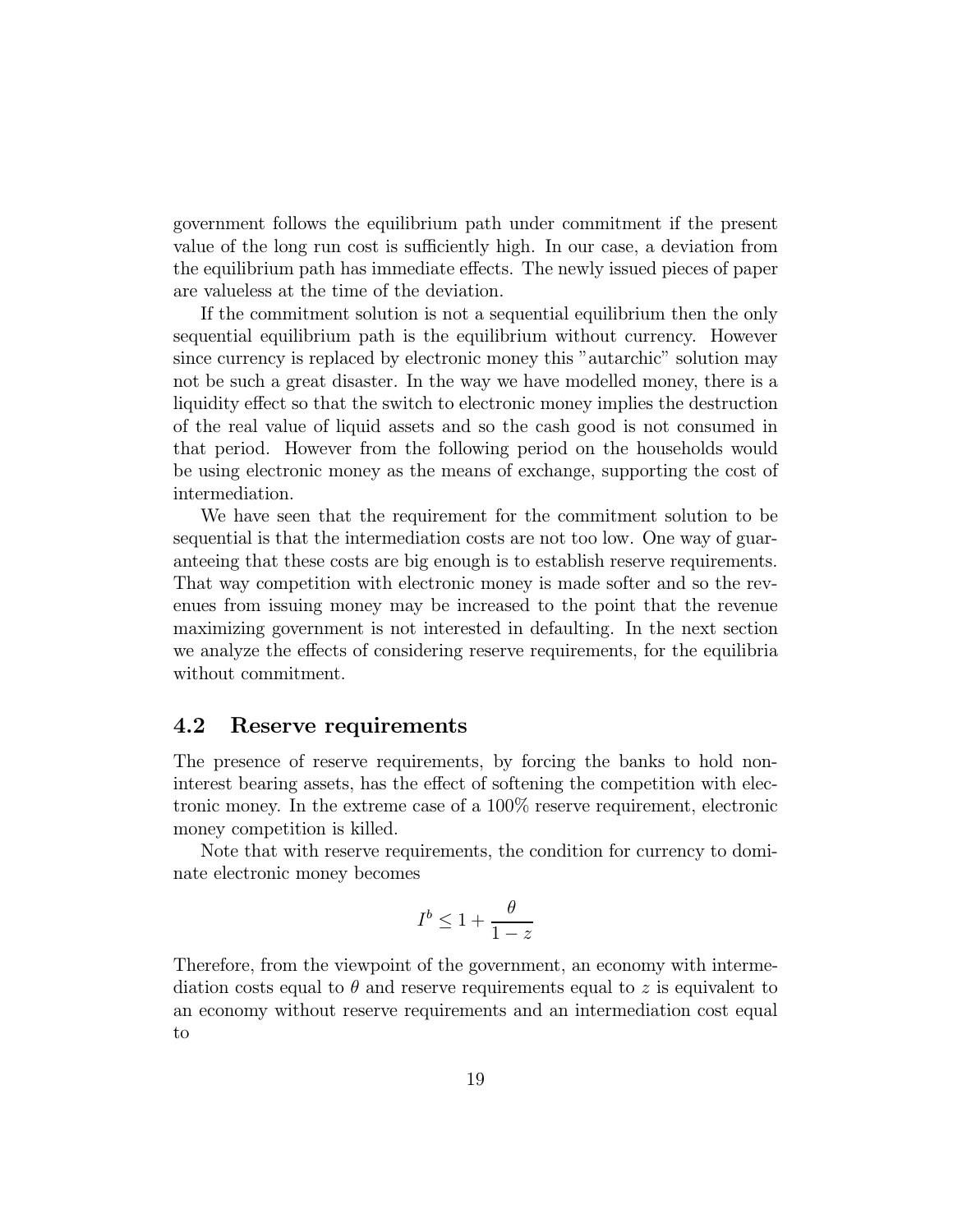$$
\theta' = \frac{\theta}{1 - z}
$$

The solution with an endogenous reserve requirement corresponds to the maximum of the Laffer curve so it is equivalent to the solution without electronic money. In that case the non-committed government is able to sustain a high level of the inflation tax.

For any exogenous level of the reserve requirement, if the commitment equilibrium is such that only currency circulates, then the punishment is to revert to electronic money but with arbitrarily large nominal interest rates so that the solution is auturchy. So for the revenue maximizing government the effect of the reserve requirements is to raise the value of the equilibria under commitment, improving the conditions for sustainability of the equilibria. This result is summarized in the following proposition:

**Proposition 3** Whenever  $\theta < \beta^{-1} - 1$ , it is possible to sustain an equilibrium solution under commitment if the reserve requirements are high enough, as long as the inflation rate that maximizes the Laffer curve is non-negative.

**Proof.** Let the reserve requirement z be such that  $1 + \frac{\theta}{1-z} = \beta^{-1}$ . If the inflation rate that maximizes the Laffer curve is non-negative, the equilibrium under commitment for the interest rate must be  $I^b > \beta^{-1}$ , since the government can at least get the revenues from the currency-only equilibrium with  $I^b = \beta^{-1}$ . As we showed in the previous proposition, the currency-only equilibrium is sequential as long as the equilibrium inflation rate is non-negative, i.e  $I^b \geq \beta^{-1}$ . Since the case where  $I^b > \beta^{-1}$  must correspond to higher revenues, the equilibrium under commitment is sustainable  $\blacksquare$ 

**Reserve requirements as a policy tool** Reserve requirements can act as a means of guaranteeing the sustainability of the commitment solution for the revenue maximizing government. If the commitment solution is not sustainable the solution will be the autorchic equilibrium that is a sequential equilibrium. In terms of welfare in this case with reserve requirements the punishment is very severe, since the households can reduce the revenues to the government only by driving electronic money out of circulation. The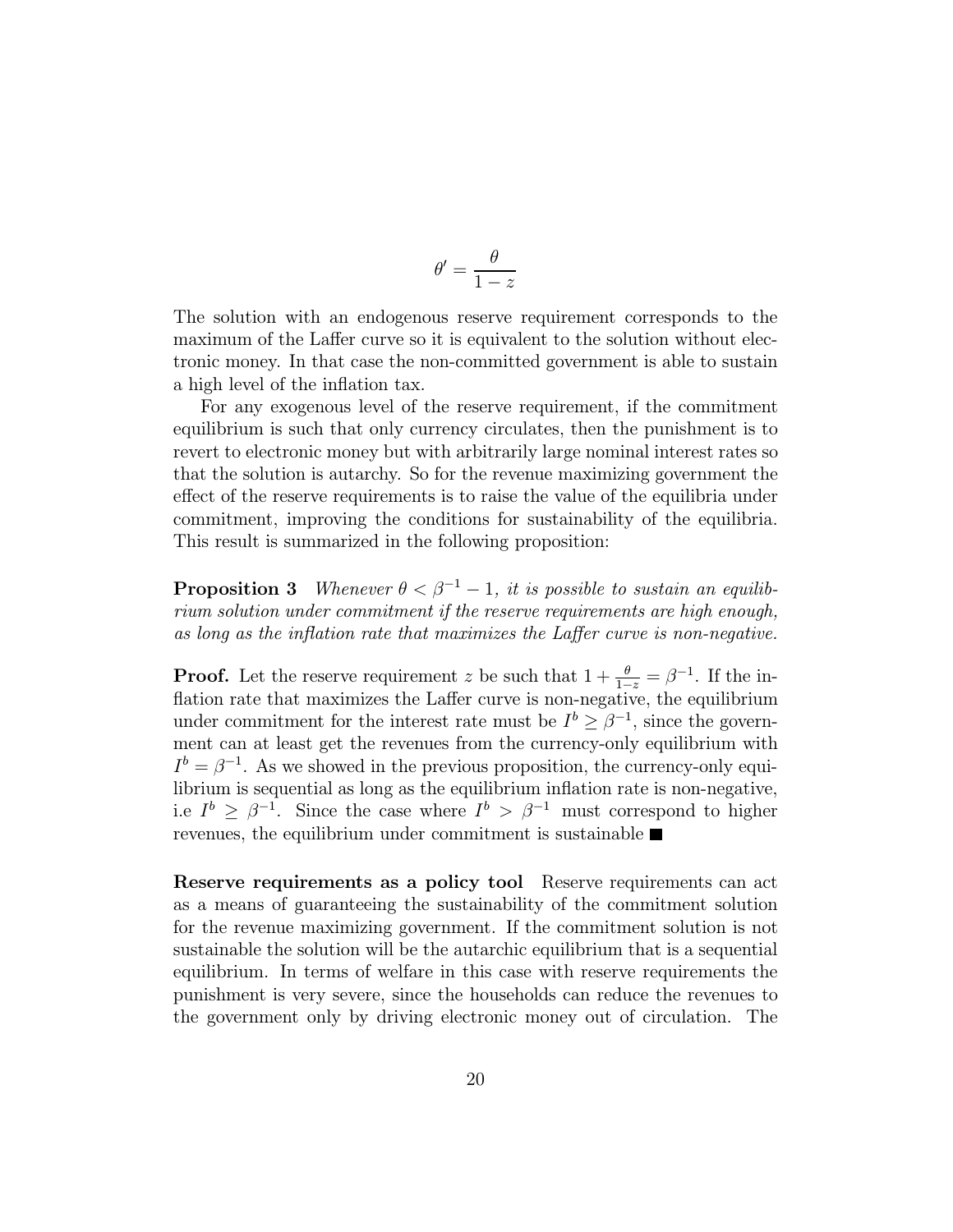households would be better off paying the inflation tax that brings the highest revenue to the government. The endogeneity of the reserve requirement, softens the asymmetry of the punishment to the households and to the government since it would be an off-equilibrium outcome.

An obvious policy recommendation is the careful and independent use of the reserve requirement instrument as a means of obtaining sustainability of the revenue maximizing, commitment solution.

## The case of a "representative" government  $\overline{5}$

In this section we briefly show how the results change when we assume that the government maximizes the utility function of the consumers. The standard Ramsey problem assumes fixed government expenditures. As the ability to collect seigniorage will be limited by the efficiency of the financial intermediaties, we allow the government to levy consumption taxes,  $\tau_t$ , to ensure that expenditures can be financed. As we will see, under fairly general elasticity conditions, a "representative" government, with full commitment, will implement the Friedman rule of zero nominal interest rates after the initial period, but may decide to increase or decrease the initial price level, in order to affect comsumption in the initial period. This behavior follows from the basic principle of optimal taxation of levying higher taxes on relatively more inelastic goods and it is the basis of the time inconsistency of optimal monetary policy.

Since, at any period, the current consumption of cash goods is relatively more inelastic, the government has an ex-post incentive to deviate from the Friedman rule path. Such a deviation, however, may result in a *liquidity crunch* if we assume that agents take time to replenish their cash holdings. As a reaction to the government's deviation, agents may not want to hold cash in the future and, as a result, the value of current real money balances drops to zero, making it impossible for agents to consume the cash good in the current period. When government's money is the only liquid asset, such a currency collapse results in zero consumption of the cash good in the future too. When electronic money can also be used for cash purchases, agents can —after a government's deviation— substitute cash for electronic money, and, therefore, they only suffer the current period *liquidity crunch* and the future loss of having a positive nominal interest rate that covers financial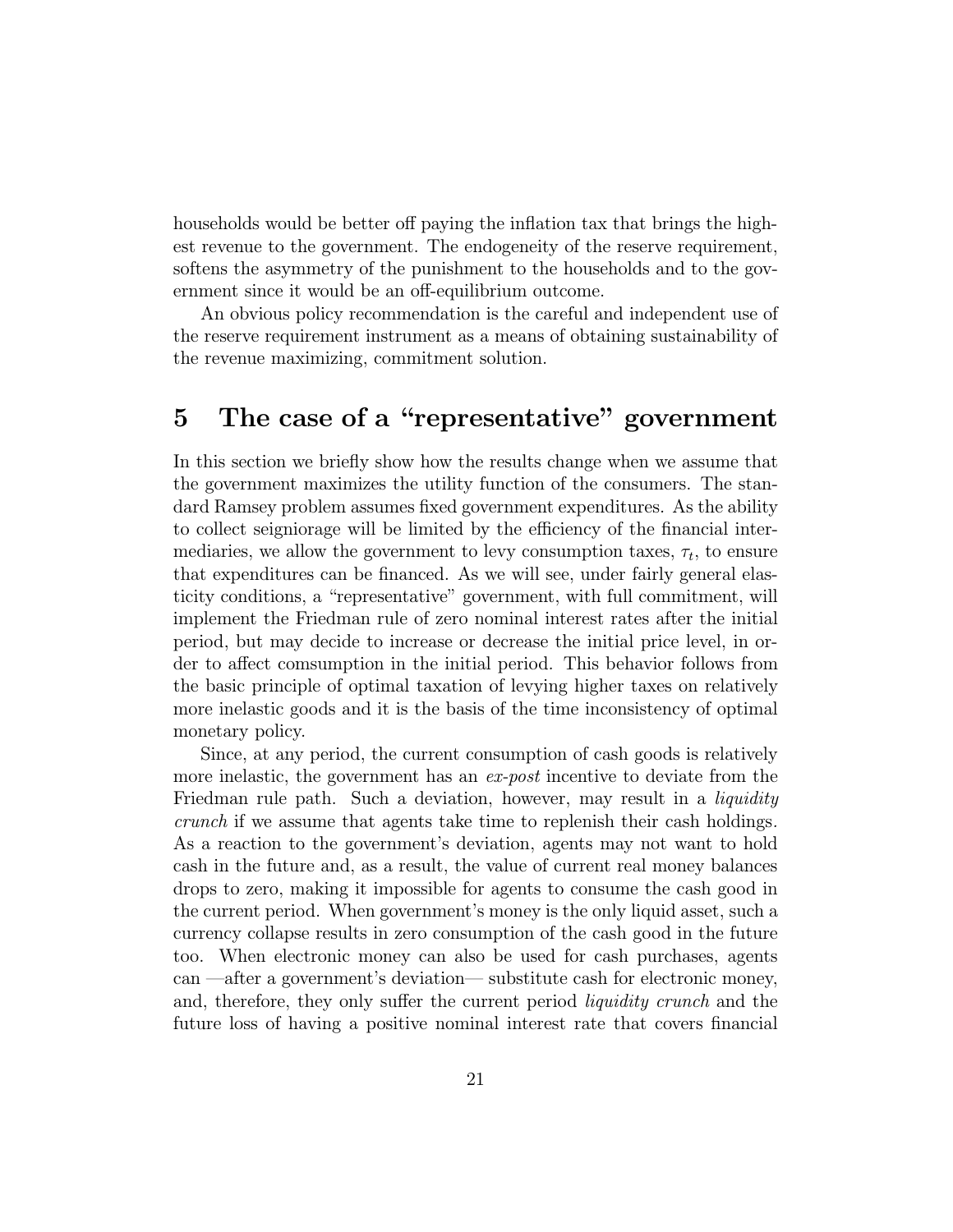intermediation costs.

In summary, when a government's deviation is followed by a reaction of the private agents triggering a currency collapse, agents —and the "representative government"— are better off if electronic money is a substitute liquid asset. In other words, the presence of electronic money weakens the deterrence of a currency collapse, making it more difficult to sustain the full commitment path of zero nominal interest rates. Nevertheless, for a "representative government" the liquidity crunch effect may  $-$ by itself— be a sufficient deterrence factor as to prevent any deviation from the Friedman rule. We now proceed with an explicit analysis of the problem.

The consumer's problem is as before, except for the presence of a tax on consumption. Thus, preferences are represented by (1) and the budget and cash-in-advance constraints are

$$
M_{t+1} + p_t b_{t+1}^h + E_{t+1} \leq p_t (1 - h_t) - (1 + \tau_t) p_t (c_t^1 + c_t^2) + M_t + p_t R_t^b b_t^h + I_t^e E_t \tag{25}
$$

$$
(1 + \tau_t) p_t c_t^1 \le M_t + E_t \tag{26}
$$

The first order conditions of the consumer's problem are given by

$$
\beta^{t} u'(c_{t}^{1}) - (1 + \tau_{t}) p_{t}(\lambda_{t} + \nu_{t}) = 0 \qquad (27)
$$

$$
\beta^t u'(c_t^2) - (1 + \tau_t) p_t \lambda_t = 0 \qquad (28)
$$

$$
\beta^t(-\alpha) + p_t \lambda_t = 0 \tag{29}
$$

$$
-\lambda_t + (\lambda_{t+1} + \nu_{t+1}) \leq 0 \tag{30}
$$

$$
-\lambda_t + (I_{t+1}^e \lambda_{t+1} + \nu_{t+1}) \leq 0 \tag{31}
$$

$$
-\lambda_t + I_{t+1}^b \lambda_{t+1} = 0 \tag{32}
$$

It follows from these equations that

$$
(1 + \tau_t) = \frac{u'(c_t^2)}{\alpha} \qquad \quad t \ge 0
$$

Furthermore, if  $I_{t+1}^e \leq 1$ ,

$$
I_{t+1}^b = \frac{u'(c_{t+1}^1)}{u'(c_{t+1}^2)} \qquad t \ge 0
$$

while if  $I_{t+1}^e > 1$ ,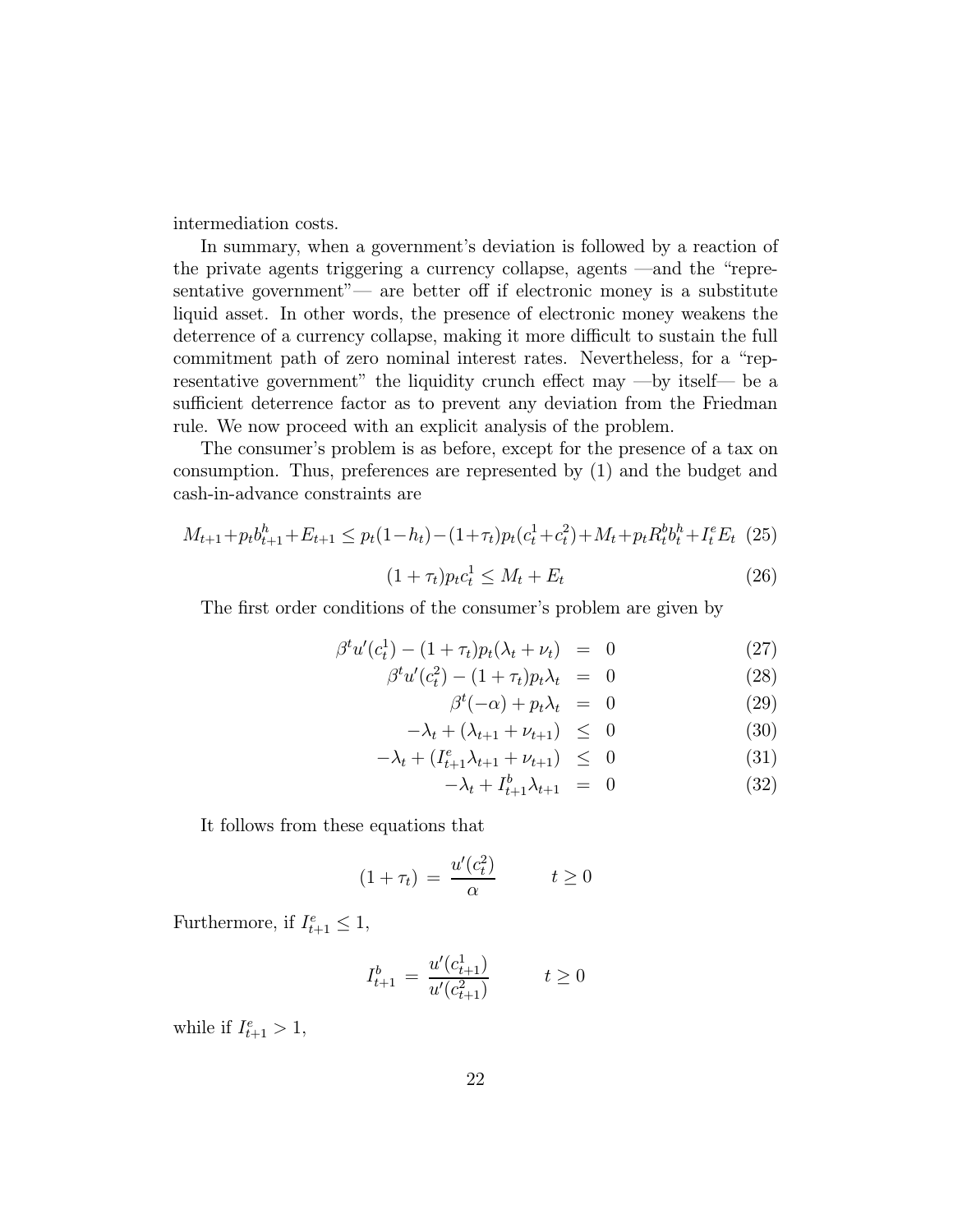$$
\frac{u'(c_{t+1}^1)}{u'(c_{t+1}^2)} = 1 + I_{t+1}^b - I_{t+1}^e = (1 + \theta) \qquad t \ge 0
$$

where the last equality follows from the zero profit condition in financial intermediation.

#### Optimal policy under commitment  $\mathbf{5.1}$

The solution under commitment is a Ramsey (1927) optimal taxation problem, in the line developed by Lucas and Stokey (1983) and Chari, Christiano and Kehoe (1993). The objective of the government is to maximize the welfare of the representative household, subject to feasibility and competitive equilibrium constraints, i. e., equations  $(25)$  to  $(32)$  and  $(13)$ .

We consider first the case where  $I_t^e \leq 1$  (i.e., (30) is satisfied with equality), which means that only currency circulates. In order to eliminate prices, we substitute (27) - (32) and (26) into (25) (pre-multiplied by  $\lambda_t \beta^{-t}$ ), we have the following consolidated condition

$$
\beta u'(c_{t+1}^1)c_{t+1}^1 + u'(c_t^2)c_t^2 - \alpha(1 - h_t) + \alpha b_{t+1}^h - \alpha b_t^h \beta^{-1} = 0 \qquad (33)
$$

Now, if we add the discounted restrictions (33), imposing appropriate terminal conditions, we obtain the implementability constraint

$$
u'(c_0^2)c_0^2 - \alpha(1 - h_0) + \alpha b_0 \beta^{-1} + \sum_{t=1}^{\infty} \beta^t [u'(c_t^1)c_t^1 + u'(c_t^2)c_t^2 - \alpha(1 - h_t)] = 0
$$
 (34)

We can now define the Ramsey problem as

$$
\max \sum_{t=0}^{\infty} \beta^{t} [u(c_{t}^{1}) + u(c_{t}^{2}) - \alpha (1 - h_{t})]
$$

subject to  $(34)$  and

$$
c_t^1 + c_t^2 + g - (1 - h_t) \le 0 \tag{35}
$$

Let  $\sigma_u(c) = -\frac{u''(c_t)c_t}{u'(c_t)}$ , that is  $\sigma_u(c)$  is the coefficient of relative risk aversion for  $u(\cdot)$  at  $c(1/\sigma_u(c_t))$  is the price elasticity of  $c_t$ ). The first order interior conditions for this problem are

$$
u'(c_t^1)[1 + \gamma (1 - \sigma_u(c_t^1))] = \theta_t \beta^{-t} \quad t \ge 1
$$
 (36)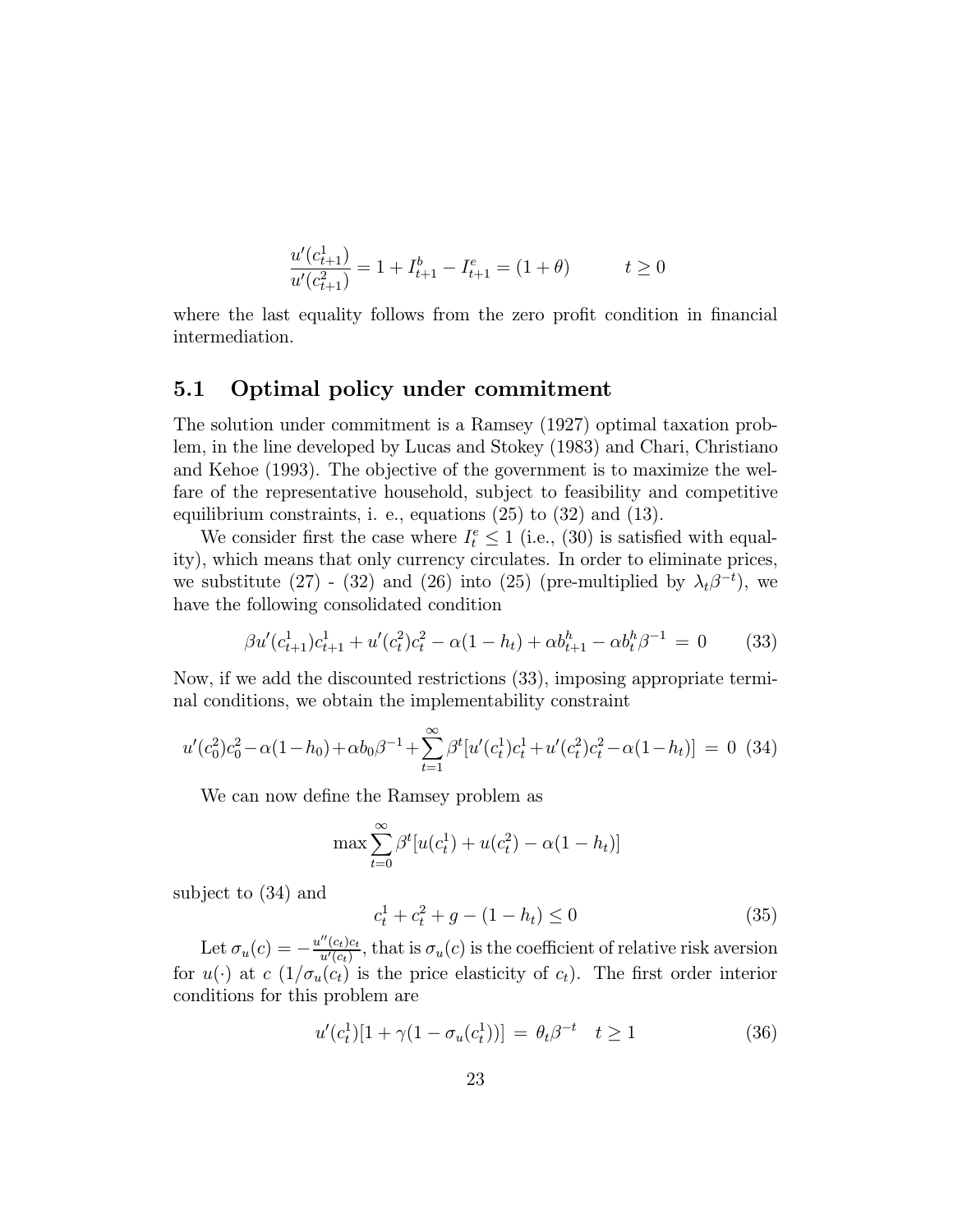$$
u'(c_0^1) = \theta_0 \tag{37}
$$

$$
u'(c_t^2)[1 + \gamma (1 - \sigma_u(c_t^2))] = \theta_t \beta^{-t} \quad t \ge 0 \tag{38}
$$

$$
\alpha(1+\gamma) = \theta_t \beta^{-t} \qquad t \ge 0 \tag{39}
$$

The above equations characterize the Ramsey equilibrium and show the time inconsistency problem when the price elasticity is different from one (see Nicolini, 1997<sup>14</sup>). In particular,

$$
I_{t+1}^b = \frac{u'(c_{t+1}^1)}{u'(c_{t+1}^2)} = \frac{1 + \gamma(1 - \sigma_u(c_{t+1}^2))}{1 + \gamma(1 - \sigma_u(c_{t+1}^1))} \quad t \ge 0
$$
 (40)

$$
\frac{u'(c_0^1)}{u'(c_0^2)} = 1 + \gamma(1 - \sigma_u(c_0^2))
$$
\n(41)

$$
(1 + \tau_t) = \frac{u'(c_t^2)}{\alpha} = \frac{1 + \gamma}{1 + \gamma(1 - \sigma_u(c_t^2))} \quad t \ge 0
$$
 (42)

It follows that the solution of the Ramsey policy is the Friedman rule and the corresponding equilibrium is stationary from period one on. In the context of optimal taxation rules, the Friedman rule means that the two goods, cash and credit, are taxed at the same rate. This is the optimal solution since the utility function is homothetic in the two goods and separable in leisure. These are the conditions for uniform taxation of Atkinson and Stiglitz (1972), as pointed out by Lucas and Stokey (1983) and Chari, Christiano and Kehoe (1993). Furthermore, if the price elasticity is greater than one  $(\sigma_u < 1)$ , the consumption in period 0 of the cash good is lower than the consumption from period 1 on. That is, there is a higher tax on the initial cash good (with a price elasticity of one). This is condensed in the following proposition:

**Proposition 4** Assume  $\sigma_u(c) = \sigma_u$ . In a Ramsey equilibrium,  $I_{t+1}^b = 1$  and  $\tau_t = \tau$ ,  $t \ge 0$ . If  $\sigma_u < 1$   $c_0^1 < c_0^2 = c_{t+1}^2 = c_{t+1}^1$ ,  $t \ge 0$ .

This solution is an equilibrium even if electronic money is a liquid asset since the zero profit condition implies that  $I_t^e = I_t^b - \theta$  and, since  $\theta > 0$ , the currency printed by the government dominates in rate of return electronic money when the government implements the Ramsey policy; in particular, the nominal interest rate on electronic money is negative. The last argument

<sup>&</sup>lt;sup>14</sup>See also Calvo  $(1978)$ .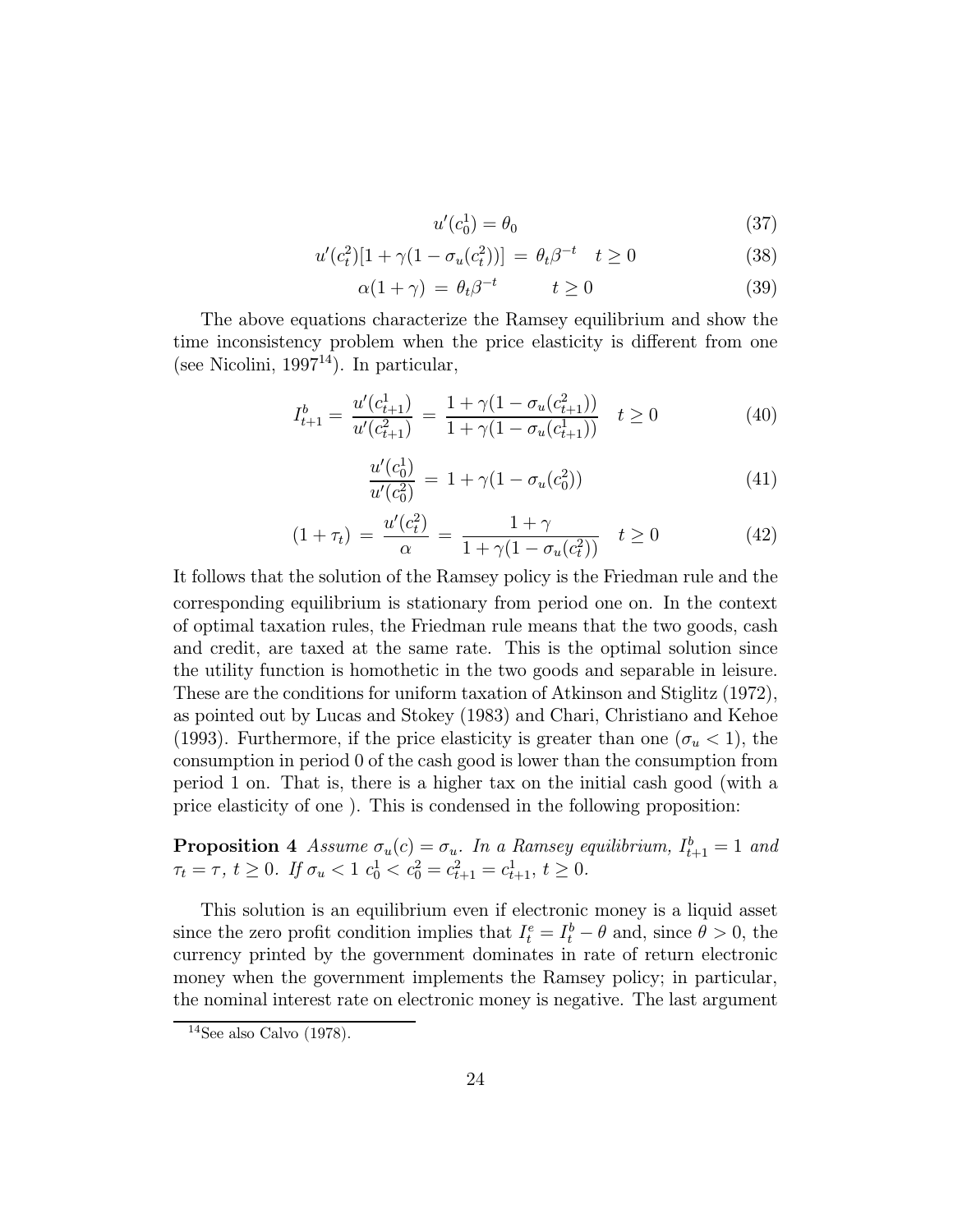also shows that there can not be a Ramsey equilibrium in which households only use electronic money (if private financial intermediation is more costly than central bank intermediation) as stated in the following corollary

**Corollary 5** When  $\theta > 0$ , the Ramsey solution is such that  $I_{t+1}^e \leq 1$ ,  $t \geq 0$ , so that electronic money does not circulate.

Suppose that there was an equilibrium with  $I_t^e > 1$ , then  $\frac{u'(c_t^1)}{u'(c_t^2)} = (1 + \theta)$ for  $t \geq 1$ . However, this relation between cash and credit goods could have been achieved by the "representative government" (in the previous case of  $I_t^e \leq 1$ , by setting  $I_t^b = (1 + \theta)$ , in which case the government would have collected seignorage revenues. As we have seen, with constant elasticity, the government does not choose such a distortion and has less incentive to do so when there are no revenues, as it is the case when agents only use electronic money

With full commitment, the "representative government" can credibly guarantee that  $I_t^e = I_t^b - \theta \leq 1$  and, therefore, he always chooses to exercise this option. That is, with full commitment the analysis of the Ramsey problem reduces to the case, analyzed above, of  $I_t^e \leq 1$ .

#### $5.2$ Optimal policy without commitment

As we have seen, if  $\sigma < 1$ , the Ramsey solution is time inconsistent, meaning that money is printed at a rate higher than the one consistent with Friedman rule. Nevertheless, if deviating from such path is costly enough for the "representative" government, then it may be a sequential equilibrium path; that is, it may be a credible policy. We now study under which conditions is the Friedman rule credible.

As it is well known, the Ramsey problem is not concave, so sufficient conditions for optimality cannot be obtained. However, if the maximum is interior and there is a unique solution to the necessary conditions (which is the case if the utility function exhibits CRRA), the Ramsey solution can be characterized as follows: Let  $c(\tau)$  be the solution to

$$
u'(c(\tau)) = \alpha(1+\tau) \tag{43}
$$

 $c(\tau)$  is the consumption of the credit and the cash goods, and let

$$
h(\tau) = 1 - (2c(\tau) + g)
$$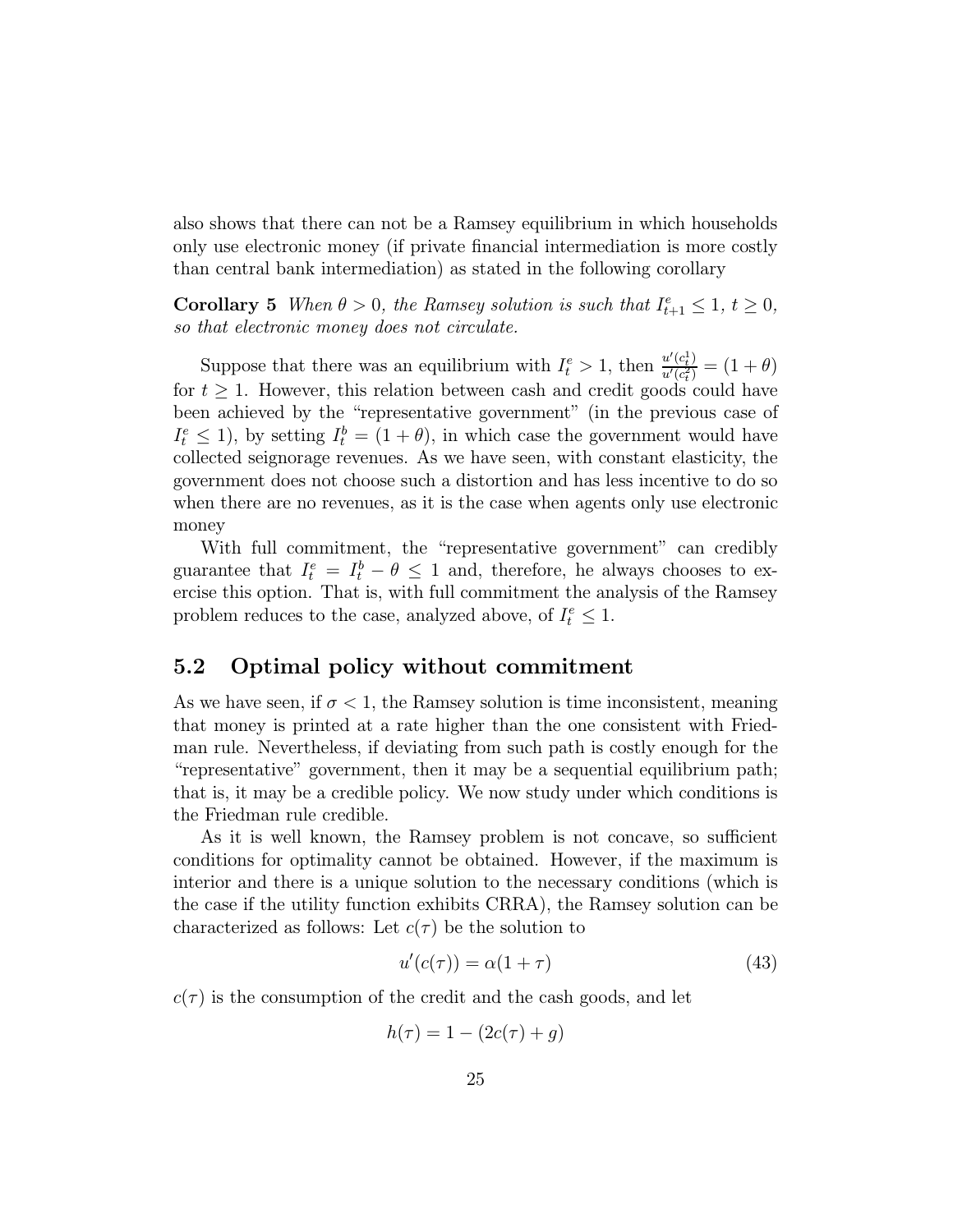and

$$
W(\tau) = \frac{[2u(c(\tau)) + \alpha h(\tau)]}{(1 - \beta)}
$$

Similarly, let  $c_0(\tau)$  be the solution to

$$
u'(c_0(\tau)) = \frac{\alpha(1+\tau)\sigma}{1 - (1-\sigma)(1+\tau)}
$$
\n(44)

and

$$
h_0(\tau) = 1 - (c_0(\tau) + c(\tau) + g)
$$

The solution for the cash good,  $(44)$  in period 0 is different from the solution for  $t \ge 1$ , (43) whenever  $\sigma \ne 1$ . Then, the consumption tax of the Ramsey solution is the value  $\tau^R$  that satisfies

$$
g = \beta \tau^R 2c(\tau^R) + (1 - \beta)\tau^R (c_0(\tau^R) + c(\tau^R)) - (1 - \beta)((1 + \tau^R)c_0(\tau^R) + d_0 R_0^b)
$$

and the value of the Ramsey solution,  $V_0^R$ , is given by

$$
V_0^R = u(c_0(\tau^R)) + u(c(\tau^R)) + \alpha h_0(\tau^R) + \beta W(\tau^R)
$$

In order to compute the value, for the "representative" government of a deviation in period t,  $t \geq 1$ , let  $c_{\theta}(\tau)$  be the solution to

$$
u'(c_{\theta}(\tau)) = \alpha(1+\tau)(1+\theta)
$$

The demand for the cash good, from period  $t + 1$  on, is now affected by the cost of intermediation. Also let

$$
h_{\theta}(\tau) = 1 - (c(\tau) + (1 + \theta)c_{\theta}(\tau) + g)
$$

where  $\theta c_{\theta}(\tau)$  is the total intermediation cost. Let

$$
W^{D}(\tau) = [u(c(\tau)) + u(c_{\theta}(\tau)) + \alpha h_{\theta}(\tau)]/(1 - \beta).
$$

In period  $t$ , when the deviation occurs, the private sector reacts immediately and currency is driven out of circulation. The way this happens is through an arbitrarily large price level. This also means that the real value of the outstanding electronic money is also made arbitrarily low. As a result the households are unable to consume the cash good, in that period. Therefore  $h_t(\tau) = 1 - (c(\tau) + g)$  is the amount of leisure in period t.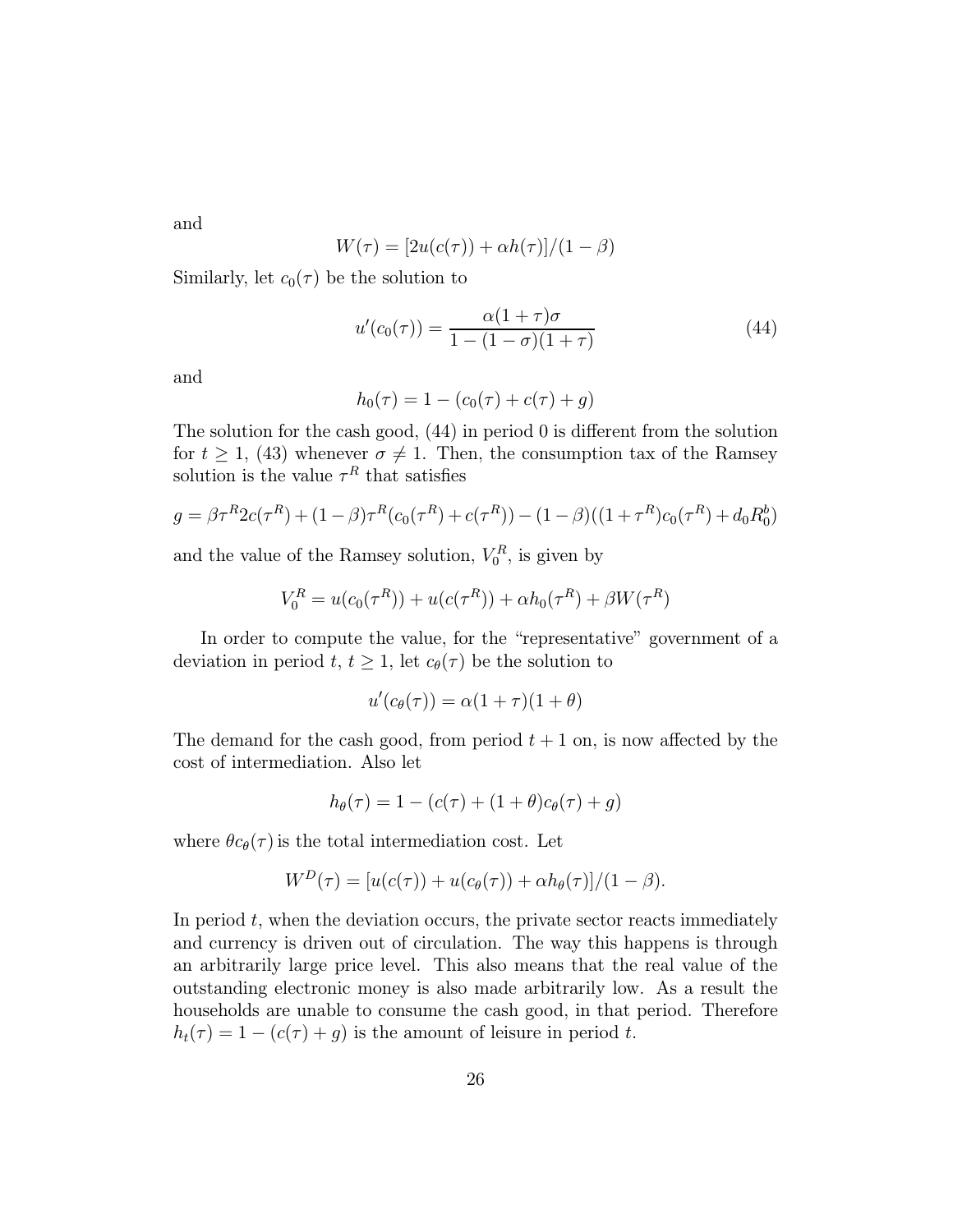The deviation by the government causes a reversion to an equilibrium with electronic money only. This is an equilibrium where the real value of outstanding total money balances (including electronic money) is zero. Since the government must satisfy the budget constraint given the "strategy" of the households, that is taking into account how they react to the deviation,  $\tau^D$  must be the solution to

$$
g = \beta \tau^D c_{\theta}(\tau^D) + \tau^D c(\tau^D) - (1 - \beta) d_t \beta^{-1}
$$
 (45)

Since the consumption of the cash good in period  $t$  is zero, the government raises taxes from consumption of the credit good and from consumption of the cash good from period  $t+1$  on. The value of a deviation in period t, when the private agents react to the deviation by shifting to electronic money is given by

$$
V_t^D = u(0) + u(c(\tau^D)) + \alpha h_t(\tau^D) + \beta W^D(\tau^D)
$$

The budget constraint of the representative government in period  $t \geq$ 1, (45), must be compared to the budget constraint corresponding to the Ramsey path for  $t \geq 1$ . This is

$$
g = 2\tau^{R}c(\tau^{R}) - (1 - \beta)(1 + \tau^{R})c(\tau^{R}) - (1 - \beta)d_{t}\beta^{-1}
$$
 (46)

There are three differences between (45) and (46). The first is that  $c_{\theta}(\tau^D)$ shows up instead of  $c(\tau^R)$ . This reflects the fact that after a deviation, consumers use electronic money to buy the cash good, which is dominated by currency at the Ramsey equilibrium. Therefore, consumption of the cash good following a deviation is lower than at the Ramsey solution. Note that this means that as the tax base will be lower, the tax rate must be higher, everything else constant. The second is that after a deviation, there is a *liguidity crunch* for one period, such that the government collects consumption taxes on the cash good only starting the next period. Thus, the value of the tax revenues is discounted by  $\beta$ . This also means that the tax base is lower, such that everything else constant, the tax must be higher. Finally, the third difference is that the second term in the right-hand-side of  $(46)$  is not present in  $(45)$ . This is precisely the benefit of the deviation, the destruction of the real value of outstanding currency. In this case, everything else constant, the after deviation tax must be lower. Note that if the two first effects dominate,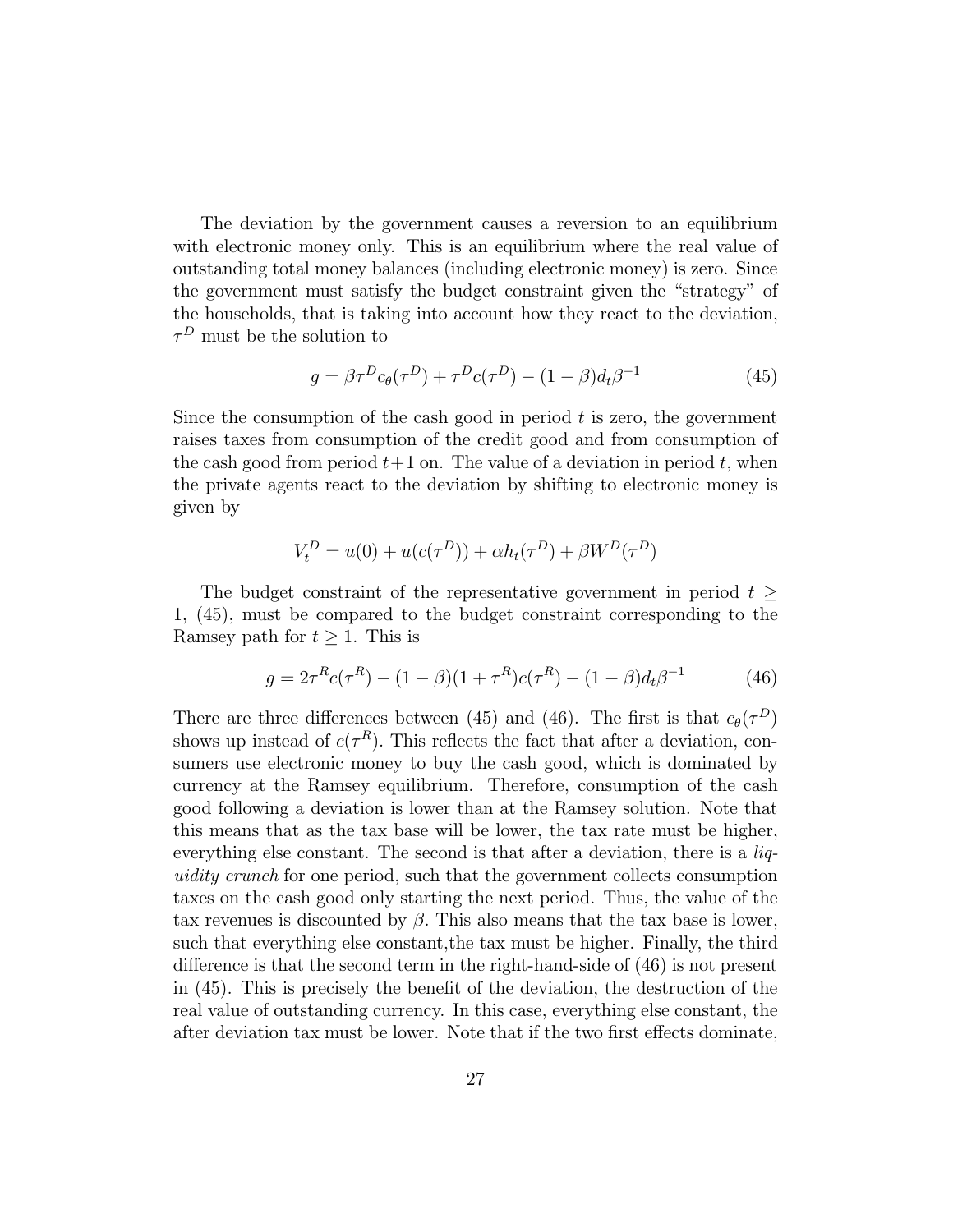the tax after a deviation is higher than the Ramsey tax, so a deviation lowers the utility of the government, which means that the Ramsey allocation is sustainable. An example is when  $\beta$  is made arbitrarily close to one. Then, it must be that  $\tau^R \leq \tau^D$ , with equality when  $\theta$  is made arbitrarilly close to zero. In the case of equality, the value of the deviation is lower than the value of the Ramsey solution because of the *liquidity crunch*.

When the gains from the initial destruction of real liabilities are enough to induce  $\tau^R > \tau^D$ , then this effect must be compared with the costs of making the consumption of the cash good too low - the *liquidity crunch*-, as well as the waste in resources from using electronic money in transactions rather than using the more efficient currency. If the costs outweight the benefits,  $V_t^R \geq V_t^D$ , where  $V_t^R = W(\tau^R)$ ,  $t \geq 1$ , and the Ramsey solution is a sequential equilibrium path. In particular, the Friedman rule is sustainable if the discount factor and the intermediation costs are not too low and the liquidity crunch factor, of having  $u(0)$  instead of  $u(c(\tau^R))$ , results in a severe loss of utility. For example, this is the case when utility takes the CRRA form and  $\sigma > 1$ , so  $u(0) = -\infty$ .

Reserve requirements have no effect on the Ramsey solution. This solution is the Friedman rule and electronic money does not circulate. However, as we saw in section 4.2., the presence of the reserve requirements can increase the punishment, to the disubility of autarchy, since this would be an equilibrium with an arbitrarily large nominal interest rate. This would help sustain the commitment solution.

In summary, when governments are benevolent, electronic money reduces the punishment of a deviation and therefore makes it harder to sustain the optimal solution. However the punishment might still be big enough, so that the Friedman rule can still be the outcome of a sequential equilibrium. The punishments can be made substantially more severe with reserve requirements.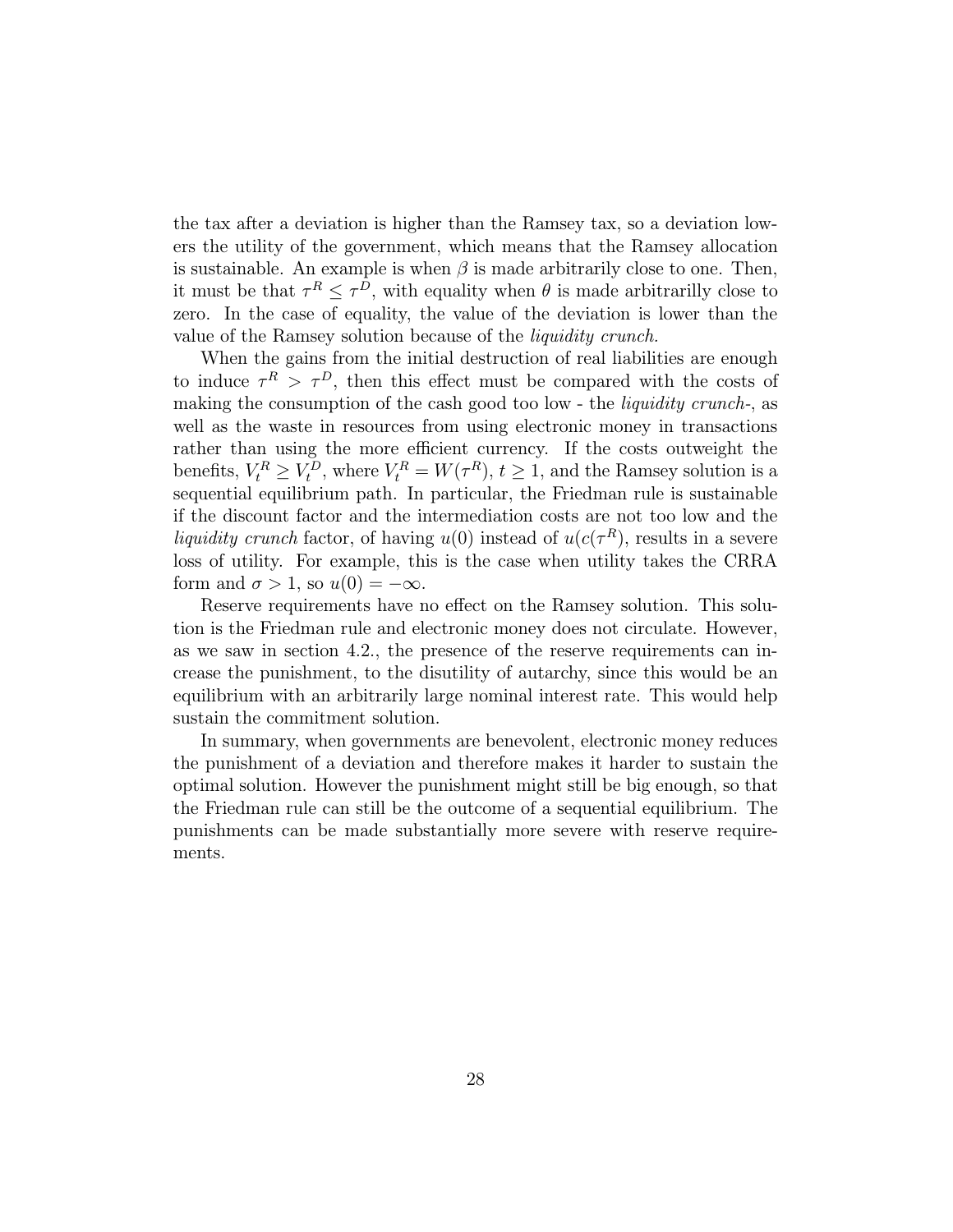## Conclusions 6

## Electronic money: "Representative" governments  $6.1$ vs rent-seeking governments

In this paper we have seen how the role of electronic money competition as a disciplinary mechanism is fairly different depending on the preferences of the government, the commitment technology, etc. In particular, the introduction of electronic money affects the returns of the profit maximizing government by competing away some of the monopolistic rents and, as a result, lowering the equilibrium inflation rates in the full commitment equilibrium. When there is not full commitment, the cost from deviating for a profit maximizing government is simply the loss of future seignorage rents. The presence of electronic money does not affect the revenues of the government after a deviation, since the seignorage revenues are zero independently of whether households can or can not substitute currency for other liquid assets. Nevertheless, with lower gains —due to the presence of electronic money— the relative cost is also lower and, hence, higher the incentive to deviate. However, if financial intermediation is costly enough, a profit maximizer government will not deviate from the full commitment path.

In contrast, with a "representative" government, the introduction of electronic money does not affect the returns of the government since, under full commitment, the Ramsey policy prescription is the Friedman rule and electronic money is –asset return– dominated by the government currency. However, the presence of electronic money affects the value –to the government– of the equilibrium path after a deviation. Since the government shares the preferences of the household, and the household is better off when is able to consume cash goods with electronic money (and, therefore, the tax base is wider), the "punishment" after a deviation is not so severe, and the incentive to deviate higher, when there is electronic money. But, as we have seen, the *liquidity crunch* effect may be enough of a deterrence to prevent the "representative" government to deviate from the Ramsey policy even when there is electronic money.

In both cases, whether the government is "representative" or profit maximizer, if a deviation from the full commitment solution takes place (because the deterrence effects are not strong enough) households are better off if electronic money is in existence (e.g., the relation between cash and credit goods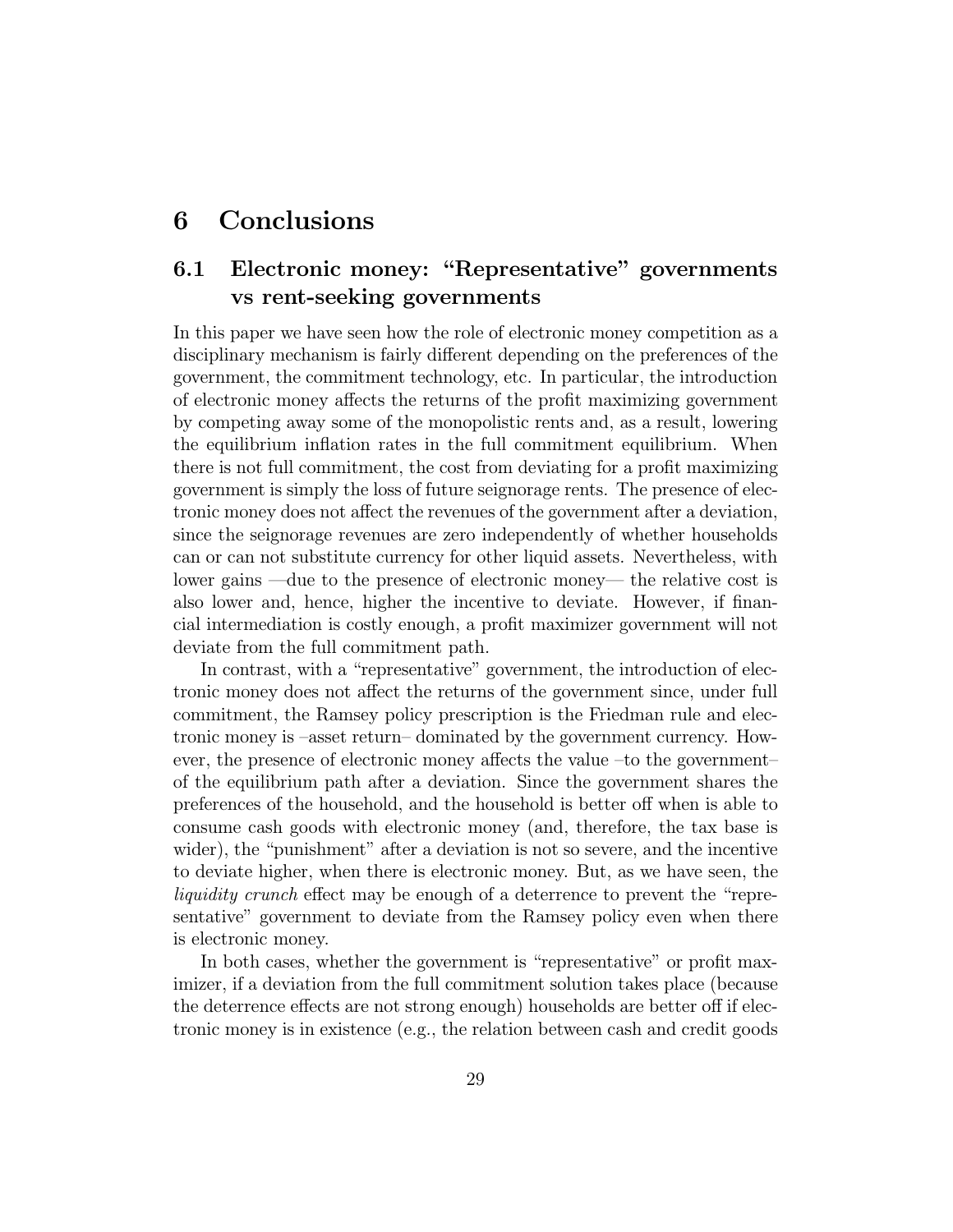is less distorted). There is, however, a region of parameters where deviations will take place with electronic money and will not take place without its presence, only in this region may a world without electronic money be preferred by households.

Reserve requirements affect the competition between currency and electronic money. With reserve requirements the rents in the full commitment solution with a revenue maximizing government are higher, and the costs of a deviation from the Friedman rule path with a welfare maximizing government are also higher. So reserve requirements make it easier to sustain the commitment solutions, which may result in a welfare improvement, when the government is revenue maximizer. Similarly, reserve requirements can make the deviation paths more harmful to a "representative" government, in the presence of electronic money. That is, our analysis also provides prescriptions for the use of reserve requirements as policy instruments, even if our deterministic, perfect information, economies are absent of the problems that usually justify their existence.

In summary, our analysis shows how, in general, electronic money competition may enhance efficiency. That is, our results further question the "natural monopoly" view in monetary theory, even though they can not be seen either as a blank endorsement of the "currency competition" view. Not only we have shown that there are cases in which competition may not be desirable, but also that when electronic money competition enhances efficiency the resulting outcome is not, in general, the Friedman rule of zero nominal interest rates, as many proposers  $-\text{notably}$ , Hayek (1974, 78)– have postulated.

#### 6.2 Reputation, competition and "the end of inflation"

Our analysis shows how two disciplinary mechanisms: "competition" and "reputation" can interact in fairly complex ways and, in some cases, undermine each other. This, we believe, is a general feature of the interplay between competition and reputation and electronic money competition is a particular reflection of it.

While this paper suggests many new inquires, there are two, in particular, that we want to pursue. First, the analysis of "currency competition" in its strict sense. With this our analysis will be in closer line with the historical debate on currency competition (see White, 1993), but it can also give some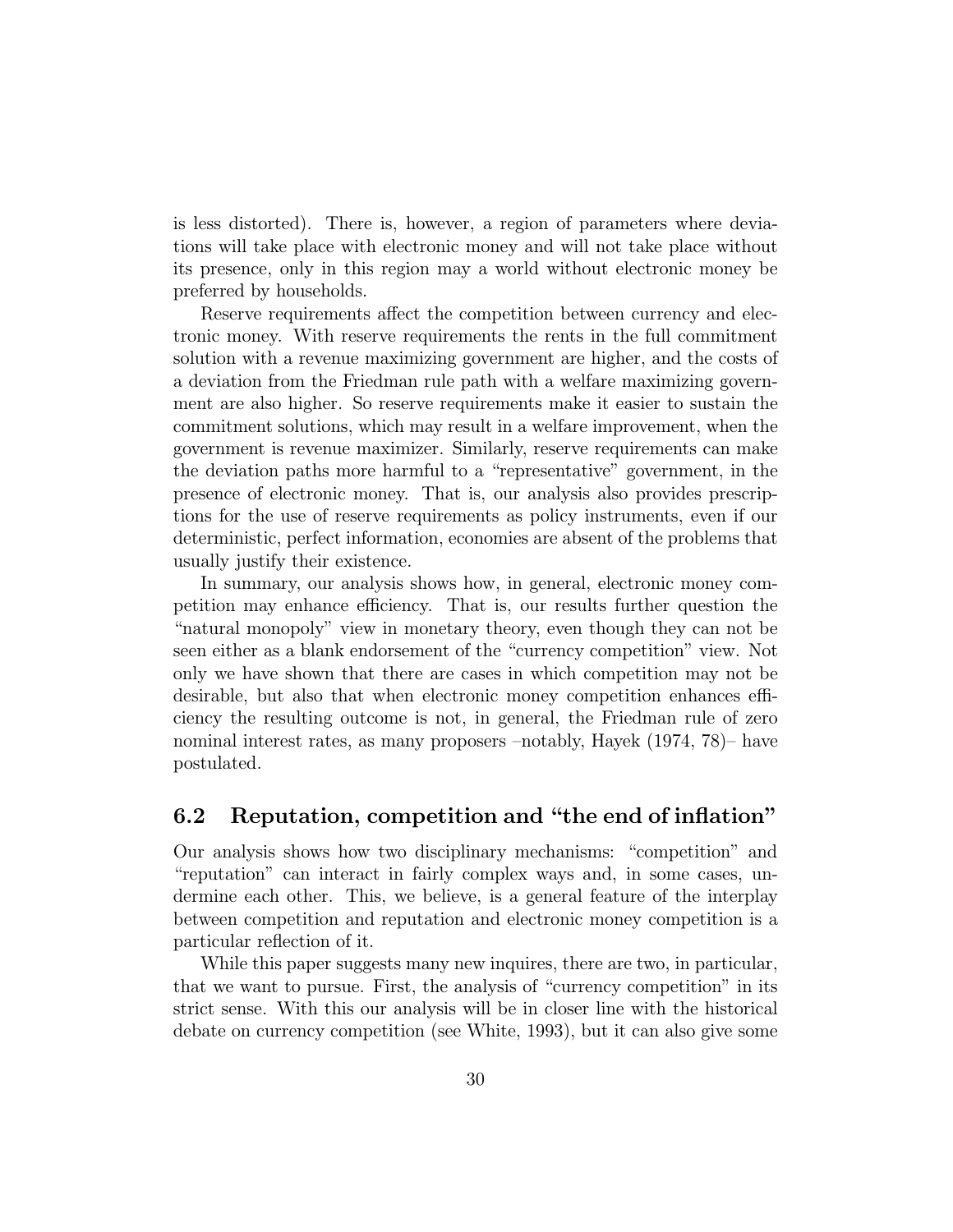light on policy issues in a world in which, due to the globalization of financial markets, different government currencies become close substitutes. For example, with the constitution of the EMU, countries that, for some reason, do not form part of the monetary union, but have close links with it may, in practice, be in a situation of close substitutability of the national currency with the euro.

Second, as we have pointed out at the beginning, our analysis also suggests that electronic money competition may have had (or have, in the future) an important role in bringing down inflation, a role that may have been undervalued. Such a quantitative assessment can have interesting policy implications. Current thinking about policy design aimed at sustaining price stability –for example, implicit in the Maastricht Treaty– assigns a major role to the proper separation of monetary decisions from fiscal pressures, to implementing constraints on fiscal policies, etc. Little attention is paid to the evolution (and design) of payments systems, our analysis suggests that attention should be paid, a quantitative analysis may give a measure of its importance.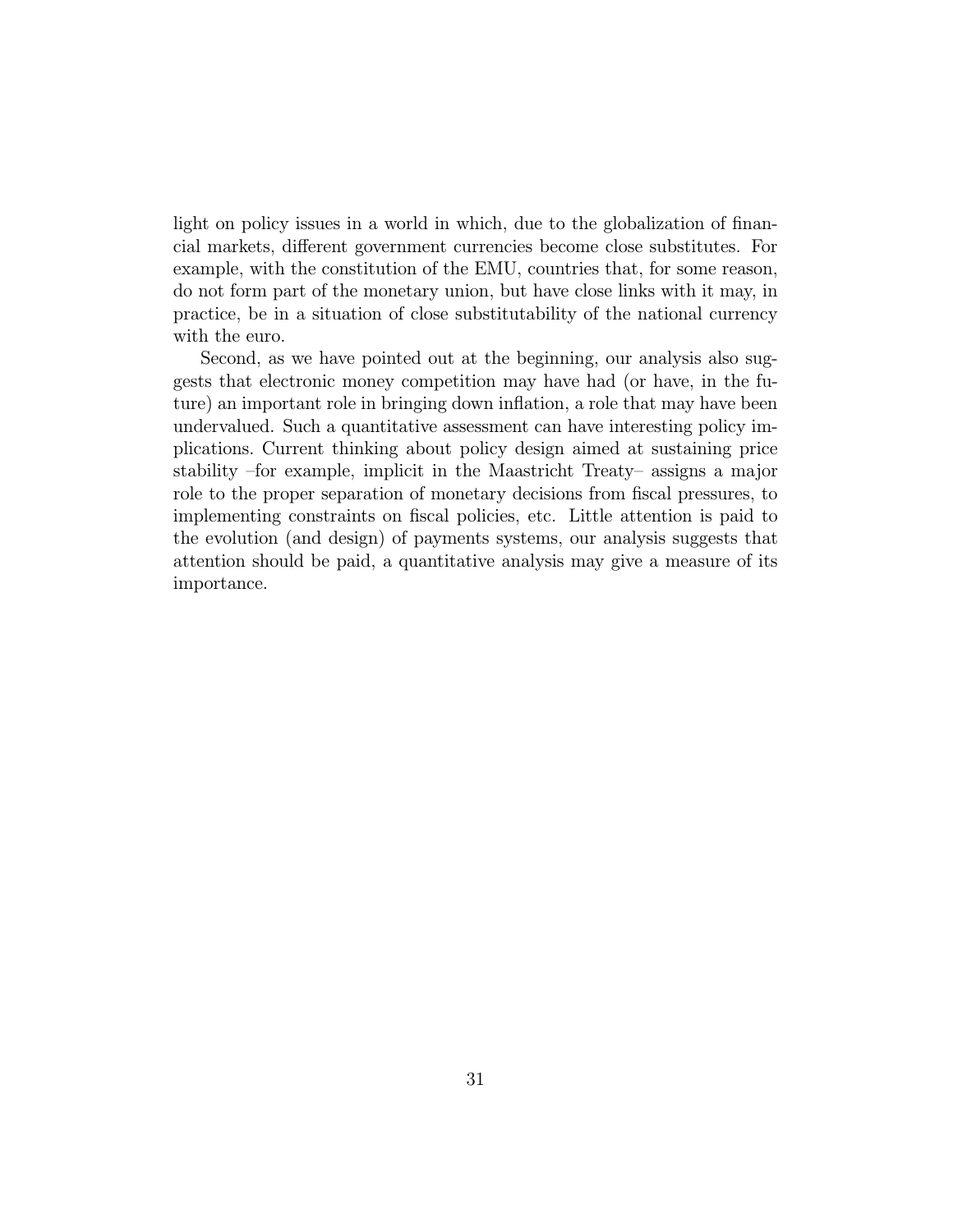# References

- [1] Abreu, Dilip, 1988, "On the Theory of Infinitely Repeated Games With Discounting", *Econometrica*, 56, 383-396.
- [2] Atkinson, A. B. and J. E. Stiglitz, 1972, "The Structure of Indirect Taxation and Economic Efficiency", Journal of Public Economics, 1, 97-11.
- [3] Black, Fisher, 1970, "Banking and Interest Rates in a World Without Money", Journal of Bank Research, 1, 9-20 (also in White (1993) v. III,  $168-179$
- [4] Barro, Robert J. and Gordon, D.B., 1983, "Rules, Discretion and Reputation in a Model of Monetary Policy", Journal of Monetary Economics,  $12, 101 - 121.$
- [5] Becker, Gary S. 1956, "A Proposal for Free Banking", unpublished manuscript, University of Chicago, in White (1993) v. III, 20-25.
- [6] Calvo, Guillermo, 1978, "On the Time Consistency of Optimal Policy in a Monetary Economy", *Econometrica*, 46, 1411-1428.
- [7] Calomiris, Charles W. and Charles M. Kahn, 1996, "The Efficiency of Self-Regulated Payments Systems: Learning from the Suffolk System," Journal of Money, Credit and Banking, 28 (4), 766-797.
- [8] Chari, V.V. and Patrick Kehoe, P. (1990), "Sustainable Plans", *Journal* of Political Economy, 98, 783-802.
- [9] Chari, V. V., Lawrence J. Christiano and Patrick J. Kehoe, 1993, "Optimality of the Friedman Rule in Economies with Distorting Taxes". Federal Reserve Bank of Minneapolis Staff Report 158.
- [10] Chang, Roberto, 1996, "Credible Monetary Policy with Long-Lived Agents: Recursive Approaches", Federal Reserve Bank of Atlanta, wp.  $96 - 20.$
- [11] Checkland, S.G., 1975, "Adam Smith and the Bankers", in A.S. Skinner ad T. Wilson (eds.), Essays on Adam Smith, Clarendon Press, London, 504-523 (also in White  $(1993)$  v. II, 3-22).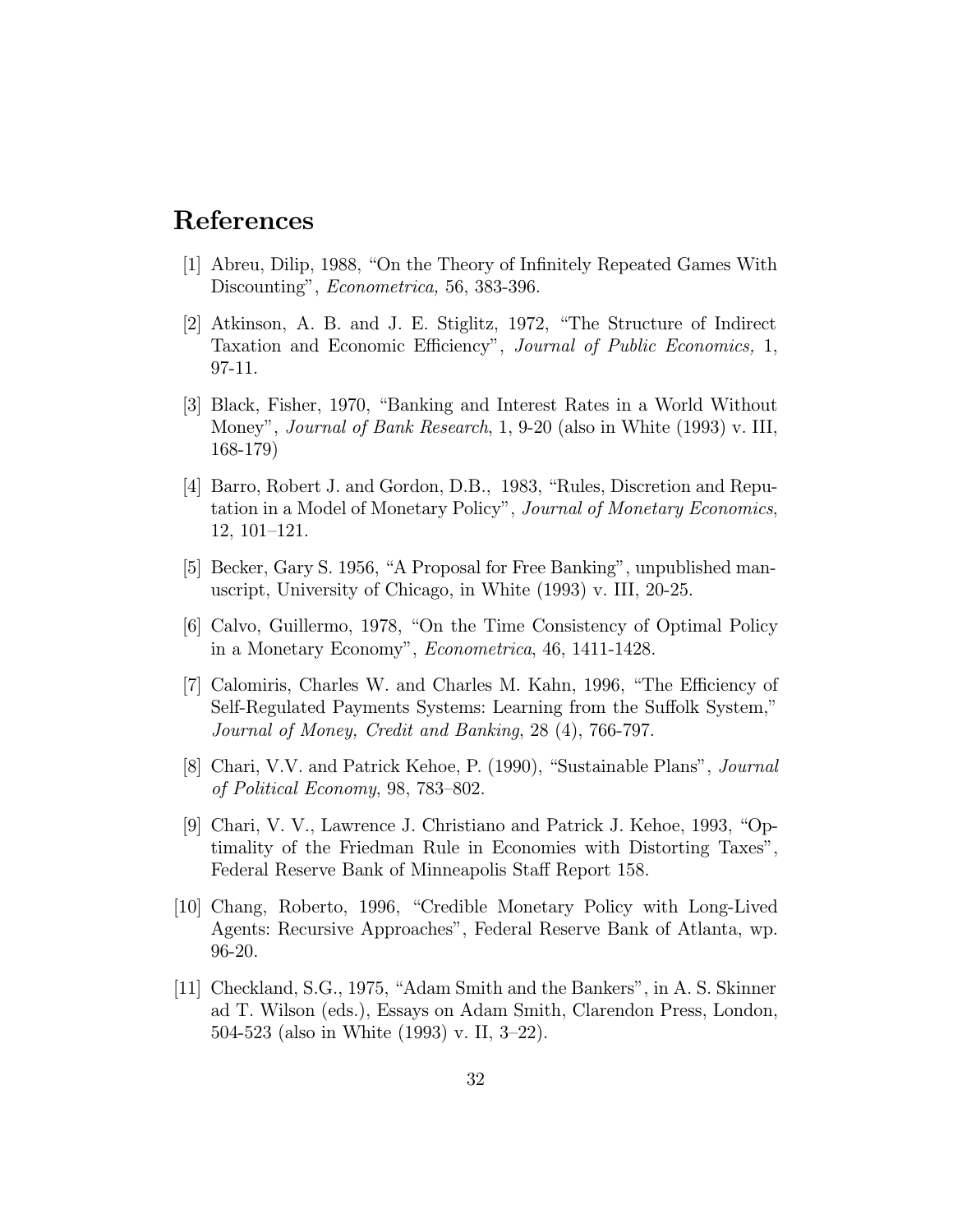- [12] Dowd, Kevin (ed.), 1992, The Experience of Free Banking, Routledge, London.
- [13] Friedman, Milton, 1960, A Program for Monetary Stability, Fordham Univ. Press., New York.
- [14] Friedman, Milton, 1969, "The Optimum Quantity of Money", in M. Friedman, ed., The Optimum Quantity of Money and other Essays, Aldine, Chicago, Il..
- [15] Friedman, Milton and Anne J. Schwartz, 1986, "Has Government any Role in Money?" *Journal of Monetary Economics*, 17 (1), 37-62 (also in White  $(1993)$  v. III, 348-373).
- [16] Hayek, F.A., 1974, Choice in Currency: A Way to Stop Inflation. The Institute of Economic Affairs, London.
- $|17|$  Hayek, F.A., 1978, Desnationalisation of Money: The Argument Re*fined*. The Institute of Economic Affairs, London.
- [18] Hellwig, Martin F., 1985, "What Do We Know About Currency Competition?", Zeitschrift fur Wirtschafts- und Sozialwissenschaften, 5, 565-88 (also in White  $(1993)$  v. III, 324-347).
- [19] Humphrey, David B, Lawrence B. Pulley and Jukka M. Vesala, 1996, "Cash, Paper, and Electronic Payments: A Cross-Country Analysis", Journal of Money, Credit and Banking, 28, 914-939.
- [20] Ireland, Peter N., 1994, "Sustainable Monetary Policies", mimeo, Research Department, Federal Reserve Bank of Richmond.
- [21] Kehoe, Patrick J., 1989, Policy Cooperation Among Benevolent Governments may be Undesirable, Review of Economic Studies 56, 289-296.
- [22] King, Robert G., 1983, "On the Economics of Private Money", *Journal* of Monetary Economics, 12 (1), 127–58 (also in White  $(1993)$  v. II,  $146 - 177$ )..
- [23] Lucas, Robert E., Jr., 1993, "The Welfare Cost of Inflation", mimeo, The University of Chicago.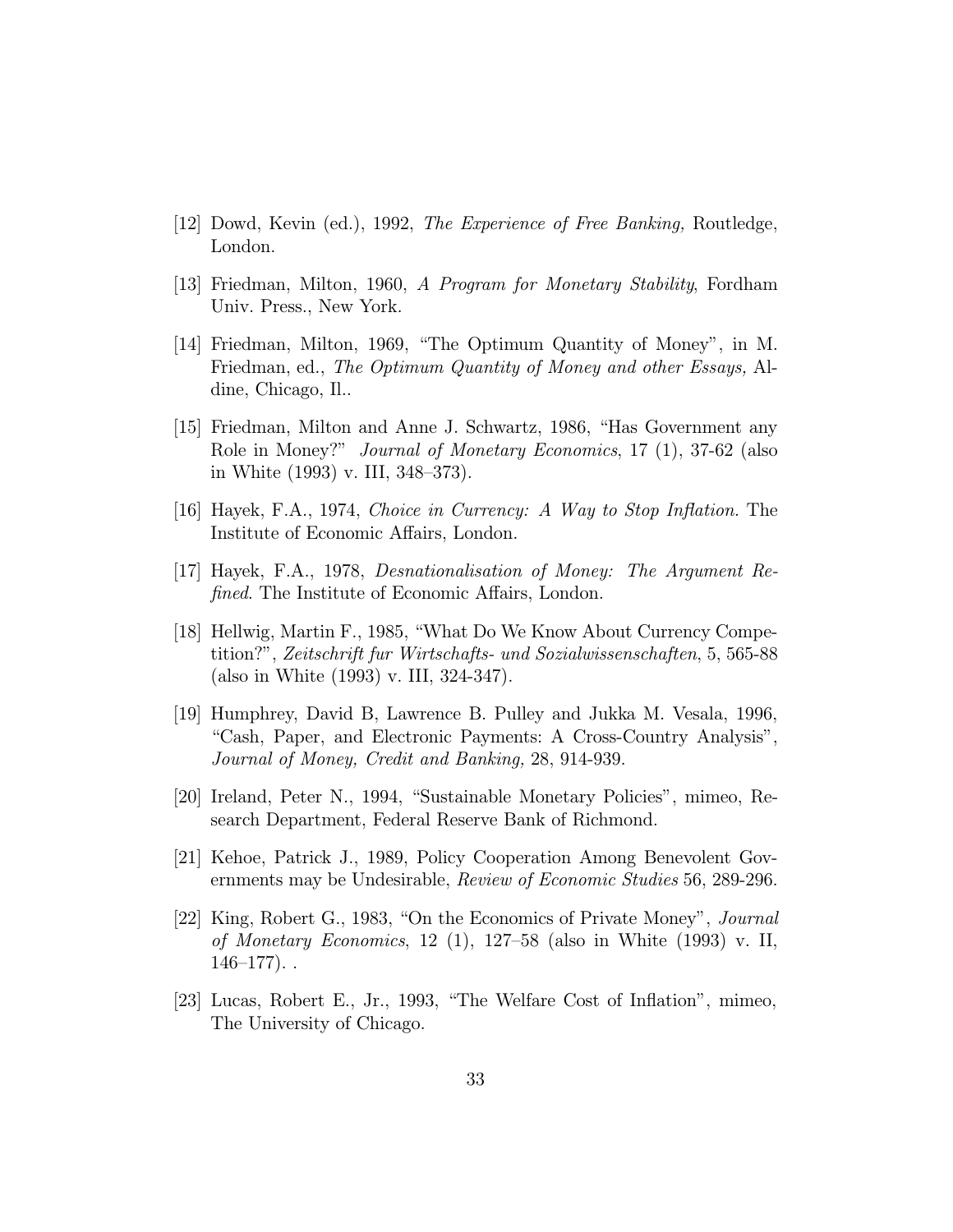- [24] Lucas, Robert E., Jr. and Nancy L. Stokey, 1983, "Optimal Fiscal and Monetary Theory in an Economy without Capital", *Journal of Monetary* Economics, 12, 55-93.
- [25] Nicolini, Juan Pablo, 1997, "More on the Time Inconsistency of Optimal Monetary Policy", *Journal of Monetary Economics*, forthcoming.
- [26] Ramsey, Frank P., 1927, "A Contribution to the Theory of Taxation", Economic Journal 37, 47-61.
- [27] Rockoff, H., 1975, The Free Banking Era: A Reconsideration (New York: Arno Press).
- [28] Rolnick, Arthur J. and Warren E. Weber (1983), "New Evidence on the Free Banking Era", *American Economic Review*, 73 (5), 1080-91 (also in White  $(1993)$  v. II,  $178-189$ ).
- [29] Schuler, K., 1992, "The World of Free Banking", in Dowd  $(1992)$ .
- [30] Selgin, George A. 1987, "The Stability and Efficiency of Money Supply Under Free Banking Systems", Journal of Institutional and Theoretical *Economics*, 143 (3), 435–456 (also in White (1993) v. III, 45–66).
- [31] Selgin, George A. and Lawrence H. White, 1987, "The Evolution of a Free banking System", *Economic Inquiry*, XXV (3), 439–57 (also in White  $(1993)$  v. III,  $26-44$ ).
- [32] Stokey, Nancy, 1991, "Credible Public Policy", *Journal of Economic* Dynamics and Control, 15, 627-656.
- [33] Svensson, L.E.O., 1985, "Money and Asset Prices in a Cash-in-Advance Economy", Journal of Political Economy, 93, 919–944.
- [34] Taub, B. (1985), "Private Fiat Money with Many Suppliers", *Journal of Monetary Economics*, 16, 195–208 (also in White  $(1993)$  v. III, 135–148).
- [35] Tobin, James, 1963, "Comercial banks as Creators of Money", in d. Carson (ed.) *Banking and Monetary Studies*, Homewood, Il: Irwin, 408-419.